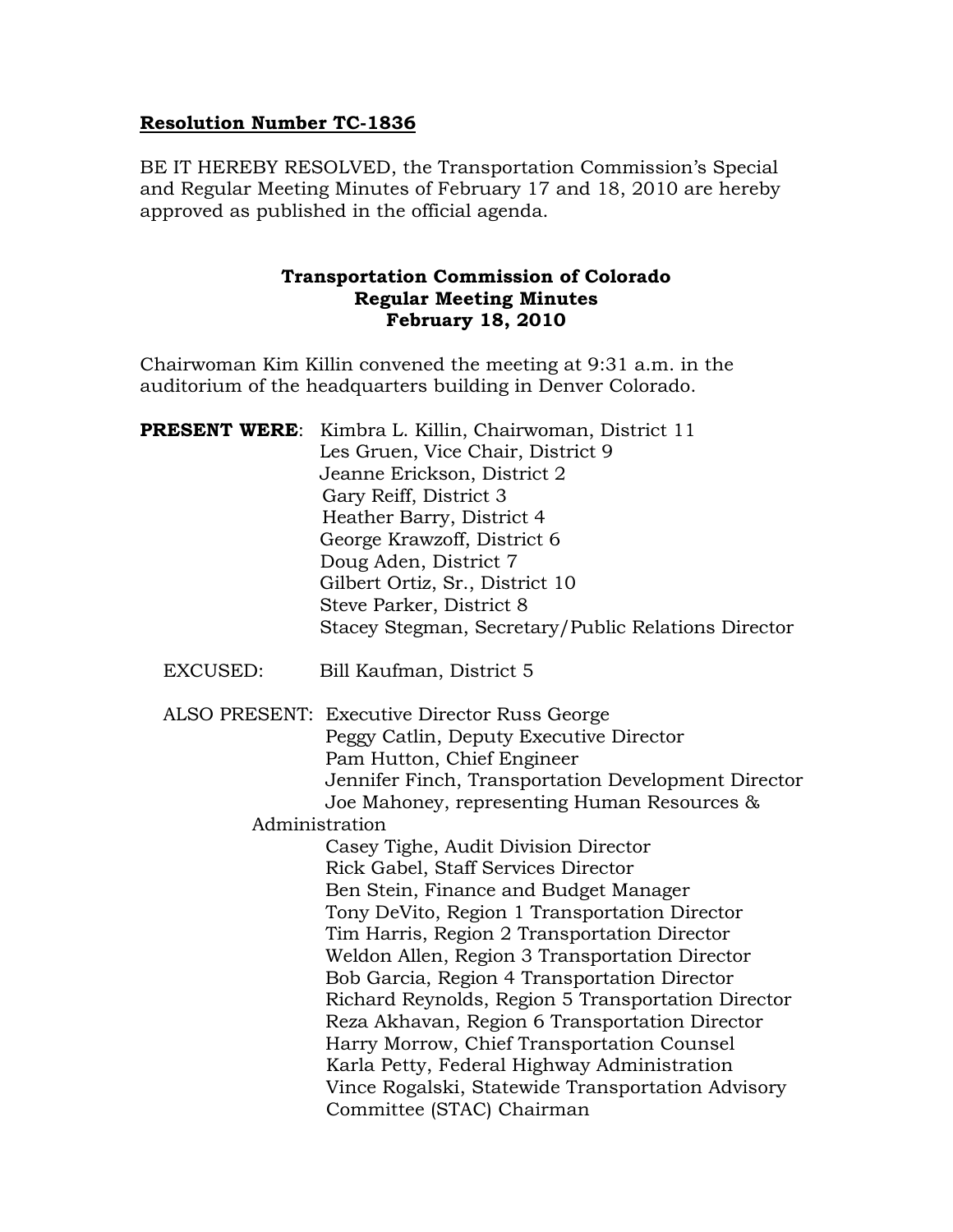Scott Brownlee, representing Division of Aeronautics Dave Wieder, Maintenance and Operations Branch

#### Manager

 AND: Other staff members, organization representatives, the public and the news media

Two audiotapes of the meeting were made and supporting documents are filed in the Transportation Commission office.

#### Audience Participation

Chairwoman Killen asked if there were any members of the Audience that wished to address the Commissioners and there were none.

#### Individual Commissioner Comments

Commissioner Erickson reported that she was very pleased the Denver Union Station project is being properly funded

Commissioner Aden reported that he attended the Club 20 Transportation Committee meeting held in Grand Junction recently and heard a report from Rick Rider who is leading the campaign to oppose the ballot initiatives that would be harmful to CDOT's funding. He was pleased to report that the executive committee voted to oppose those initiatives and will make that recommendation to their full board at their April meeting.

Commissioner Krawzoff attended the Northwest Transportation Planning Region Meeting in Steamboat Springs and drove a different route to Denver than he usually drives from Steamboat Springs. He went to Fort Collins and then drove through Jackson County. He wanted to compliment the staff on the paving that has been done on State Highway14. He also noticed that the restricted plow times were posted on Cameron Pass as he approached at 6:30 p.m. Since it was snowing lightly he noted that he understands the concerns that have been expressed. Additionally, he pointed out that Miss Lindsey Vonn our Olympic Gold Medalist was featured in the New York Times and he was more proud of Johnny Spillane who is on the cover of the Steamboat Springs paper with his silver medal. The Nordic Combined Team for the U.S. is made up of many Steamboat Springs residents. He expressed his pride in the Olympic performance coming from Ski Town USA, as he does.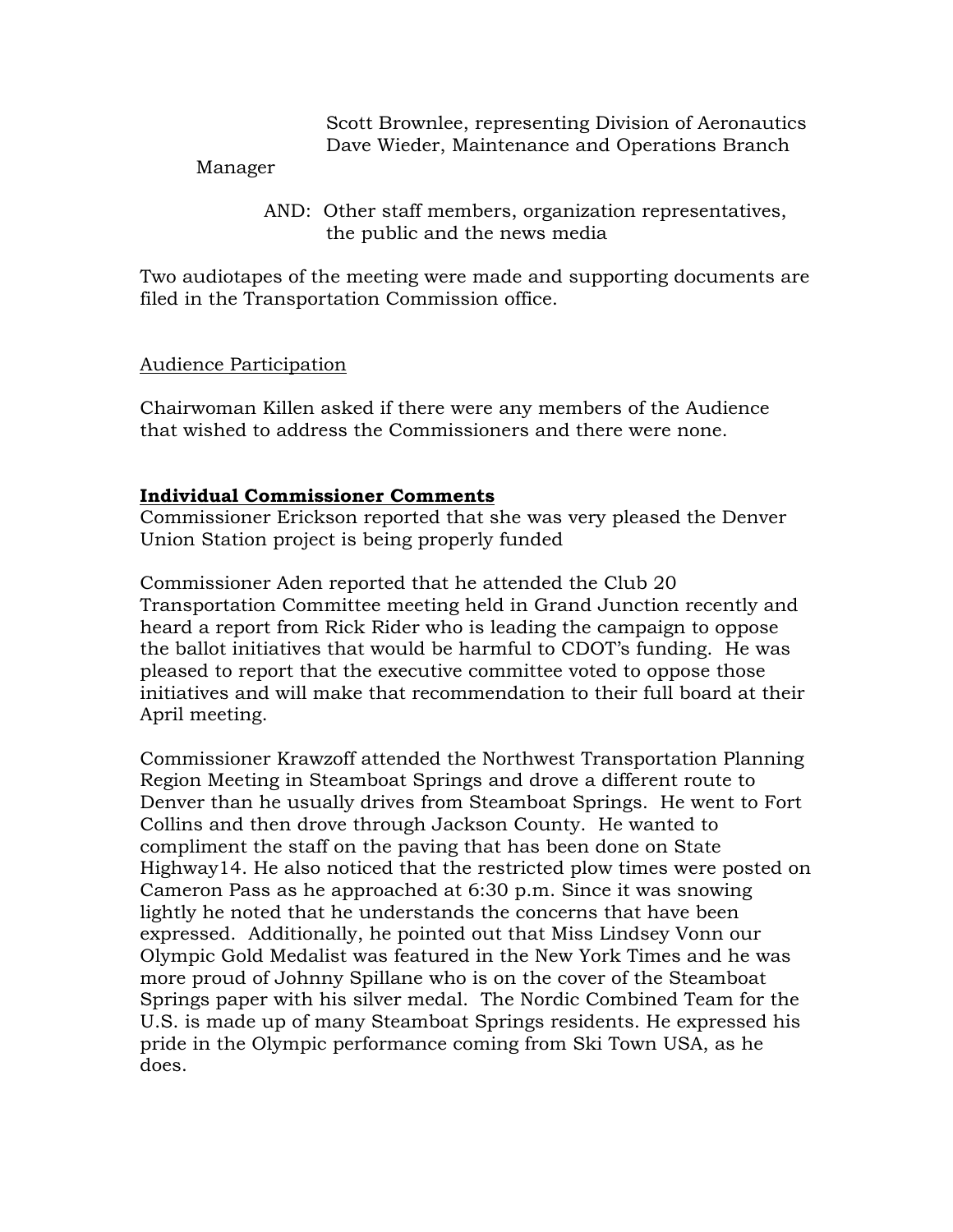Commissioner Barry wanted to thank everyone involved in the U.S. 36 Tiger Grant as Colorado did get funding in the amount of \$10 million for the project. Further, she mentioned this was the only Colorado project that was selected through the DOT's Tiger process. She is excited to begin the project and all the excellent things that will come of that.

#### Executive Director Report

Executive Director Russ George stated that he appreciates Commissioner Krawzoff's adulation of Steamboat citizens but, of course he wanted to mention the State of Colorado overall and pointed out that he didn't mention Shawn White's snowboarding and fully recommended those who hadn't seen his gold medal performance to look it up on the Web and watch. Commissioner Parker interjected that Shawn has the opportunity to train in Silverton, CO where nobody can see him.

The Chief Engineer and Executive Director did not give their usual detailed reports and instead saved time for a celebration for what CDOT has accomplished through the Recovery Act. Copies of the detailed report that was prepared by Pam Hutton were made available to the members of the Commission.

Mr. George talked about CDOT's success in achieving its goal in the Recovery Act. He noted that one year ago, the President came to Denver and signed the first Stimulus Legislation which triggered the activity CDOT has been involved in since that time.

Essentially, CDOT and FHWA were given a year to obligate all of the \$485 million that was made available to Colorado. Director George commented that one year ago CDOT determined it could be these timelines and conditions and while it has never been done before in history, the Department and Colorado Division of Federal Highways did just that. He also noted the great partnership between agencies.

On February 8th, CDOT met the goal of 100% obligation. Director George state that means that every dollar made available to CDOT in the program is being invested for infrastructure in Colorado. What's interesting is that, as of a few days ago, 6 states of 50 had reached 100%.

As of February 16, 2010, all of the 103 projects that are in motion were advertised and as many as 16 of those were done in the last 3 weeks to reach the goal. 79 contracts have been awarded and 74 of those have been given notice to proceed. There are18 projects where the construction is complete and have expended to contractors in the economy totaling \$102 million dollars.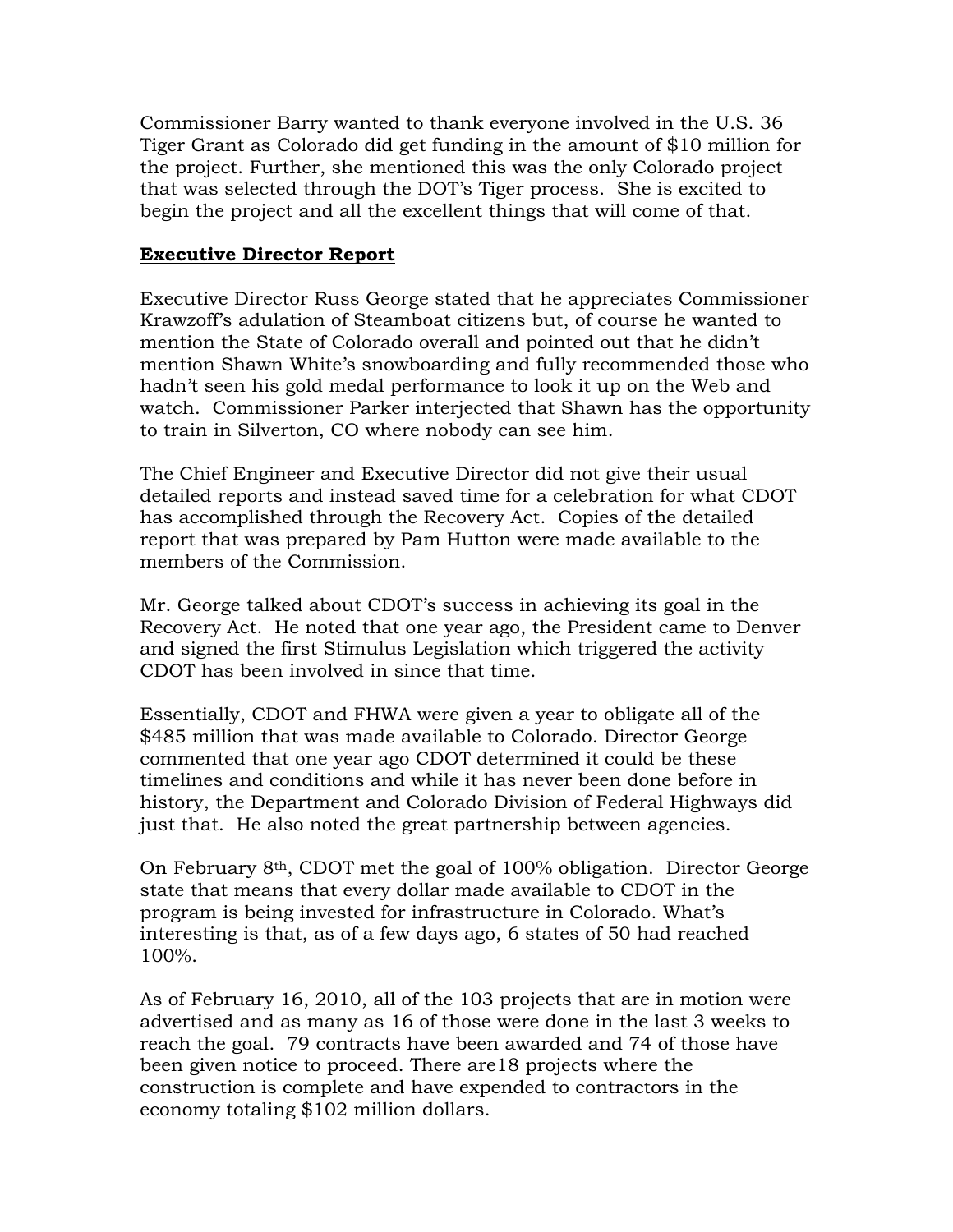Director George also noted that there has been a lot of discussion on "Does Stimulus work?"; "How does it work?" and the question "When does it work?". He continued that these factors tell us something about it. The work to do infrastructure Stimulus is front-end loaded and CDOT had lot of work to do to get this in motion. Once that has been done, it takes some time to play out. In the first year, Colorado is only 26% expended but, in this next year the rest will probably be expended. The state will get this enormous Stimulus impact a little bit later than the front end. With three years to actually finish, Director George stated, he would guess in the next two years, the rest of the \$485 million dollars will be out in the economy and that has got to have an enormous impact.

Looking into the history of this Recession, this year is still just as critical as last year. A good case can be made for Colorado and nationally that investment in infrastructure has a positive effect on the economy. Director George and Chief Engineer Pam Hutton took a moment to thank everybody. Director George reported that he has watched this effort with admiration all year. Many of the staff who have done this work are in this room, but, CDOT has been supported by lots more staff. The cooperation from the planning partners has been great. CDOT asked the partners to step up the pace and everybody said "certainly" and stepped up to the plate and went to work.

In conclusion, Mr. George stated: "So, we can't say thank you enough for doing the right thing for all of the citizens of our state. We'd like to celebrate with cake."

Cake was served to all in attendance. Commissioner Killin expressed the thanks of the Commission to all the staff in reaching this goal. Karla Petty of FHWA introduced key members of her organization and expressed their thanks for the partnership on this project.

#### FHWA Division Administrator Report

FHWA Division Administrator Karla Petty reported on ARRA II and suggested CDOT and FHWA continue discussions to be prepared in case Congress would provides additional infrastructure dollars. Those debates are still happening and discussions are under way for an extension of SAFETEA-LU.

Ms. Petty noted that Tiger Grant announcements were made on the one year anniversary of the Recovery Act signing. She stated that there were more than 1400 total applications with over \$16 billion dollars in requests. As was previously mentioned, U.S. 36 did receive the only Colorado Tiger Grant and Ms. Petty gave her congratulations. She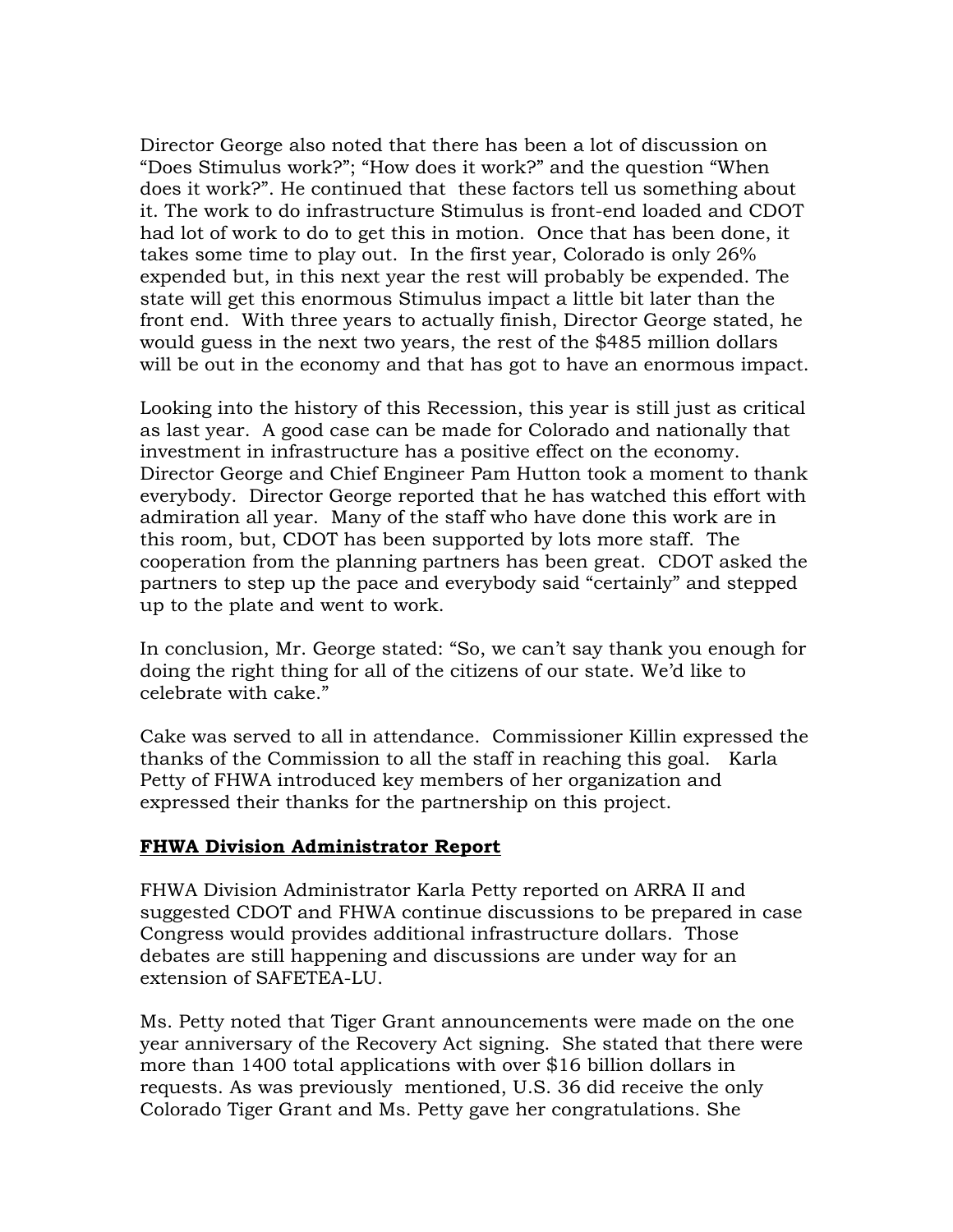reported that the U.S. 36 project was selected to receive \$10 million with an optional innovative financing enhancement to support a direct loan for the project through the U.S. DOT's Transportation Infrastructure Finance and Innovative Act (TIFIA). U.S. 36 was one of five projects offered this assistance. This program provides federal credit assistance in the form of direct loans, loan guarantees, and standby lines of credit to finance surface transportation projects of national and regional significance so, by being offered that, the U.S. DOT has already determined that this project would be eligible and accepted by TIFIA if the corridor chose to take that option. FHWA does encourage CDOT and the project partners to consider the TIFIA option as CDOT studies how to best utilize the \$10 million grant for the corridor.

She added that the FHWA's office of innovative program delivery is the office that provides technical assistance and they are ready to enter into any discussions and meet with the project partners as CDOT explores how to spend the dollars.

#### Statewide Transportation Advisory Committee Report

STAC Chairman Vince Rogalski provided a summary of the last meeting. He reported that there may be additional re-distribution funds available.

The STAC Committee looked at the FASTER safety projects with Region 4 Director Bob Garcia and looked at the changes presented by the regions. They recommended these projects to the Commission for approval. Jennifer Finch went over the FASTER funding for transit and discussed a number of different options. STAC was selecting option #6 as the preferable one with a fall back for #7.

Mr. Rogalski reported that Heather Copp went over the Resource Allocation and the scenario #1 that was presented was also a scenario the STAC could support. That scenario was recommended to the Commissioners for approval.

Mr. Rogalski also reported the most difficult discussion the Committee had was about CMAQ. He stated that the Committee went back and forth about many issues and finally settled on Option E however, he needed to point out that the vote was not unanimous. It was a 6 to 5 vote. There were many members of the STAC who weren't in favor of this particular option although the simple majority did win. He understood that from yesterday's workshops there is another option that the Commissioners are looking at. STAC wants to make sure that there is money, if available, for those who are in attainment but need maintenance funds. He stated that STAC and CDOT need to be looking at the new standards for ozone and how many more municipalities and areas are not going to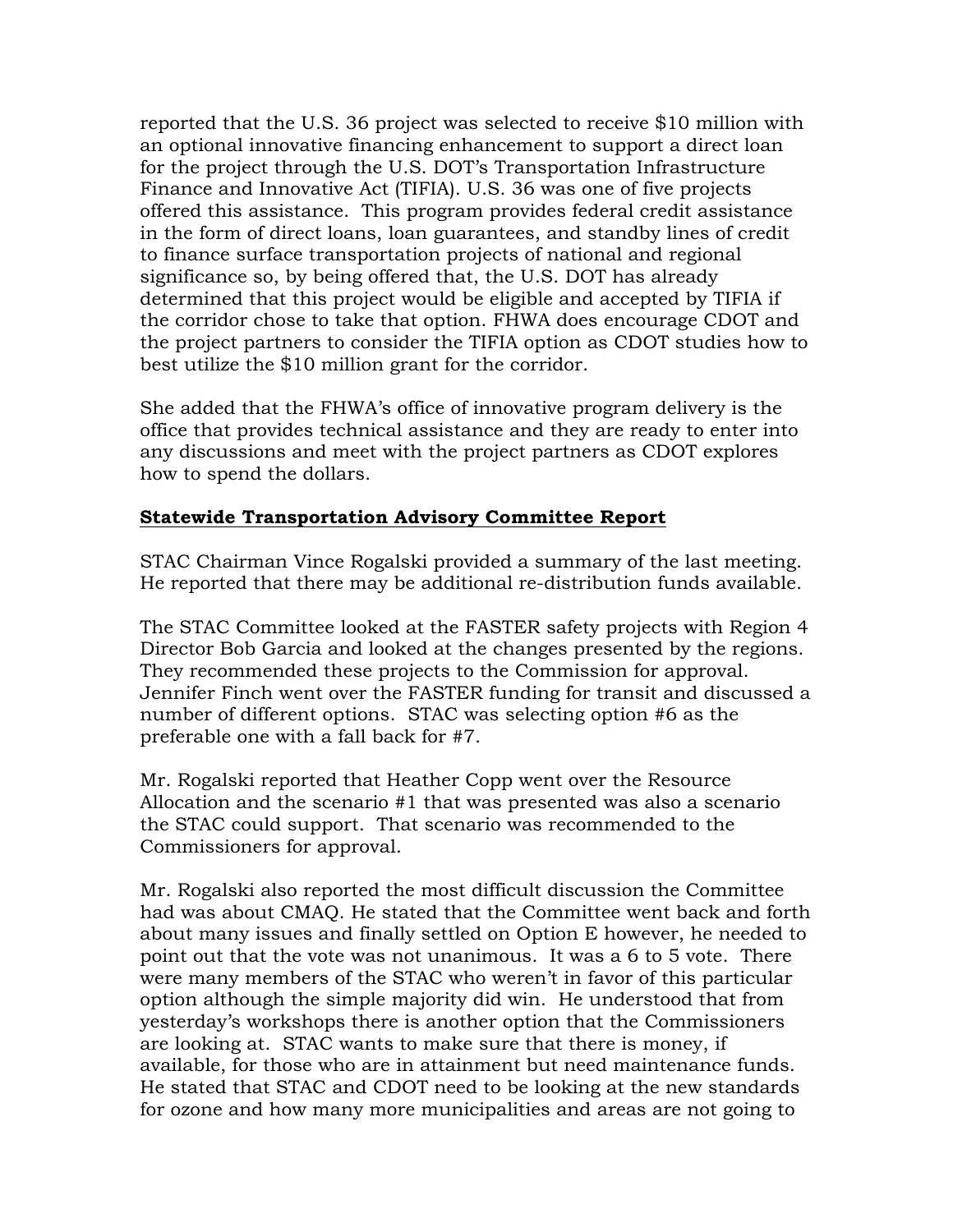be in compliance and how to fund those. The Commissioners had no additional questions for Mr. Roglaski and his presentation was concluded.

Committee Reports

### Safety Committee

Commissioner Gruen reported that the Safety Committee was able to cover a lot of ground in a short period of time yesterday and shared the following report:

- Regional Safety Officers, Robert Fontenot from Region 2 and Marty Medina from Region 3 shared the Regional Safety Officer "Safety Poster Program" and the results are displayed against the wall. It is an interesting program. Employee and family safety posters are being used in the Regions to remind employees of the importance of safety. These posters replace posters that were just being purchased nationally. Their display was produced locally by our Regions and they have a far greater impact because they feature regional employees and their family members. So, it's been a very successful program and it will continue, as well.
- Tracie Smith presented Risk Safety Management Performance Data for the 2nd quarter of fiscal year 2010. We are doing well. Workman's Comp Data reflects that CDOT has experienced a reduction in accidents and incidents although unfortunately fiscal year 2nd year data reflects an increase in accident severity. Auto liability and equipment accidents are consistent with 1st quarter results; however, fiscal year 2010 2nd quarter results represent a significant reduction when compared to FY 2009 and FY 2008 2nd quarters. CDOT continues to collect data related to years of service, day of the week, and time of day to identify trends that may result in opportunities to reduce accidents and injuries.
- Rick Tenuta presented an update from CDOT's Winter Safety Campaign. We continue to produce positive results and the Department experienced a 2/3's reduction in vehicle accidents and a nearly 20% reduction in personal injuries compared to FY 2009. This progress report measures implementation of CDOT's State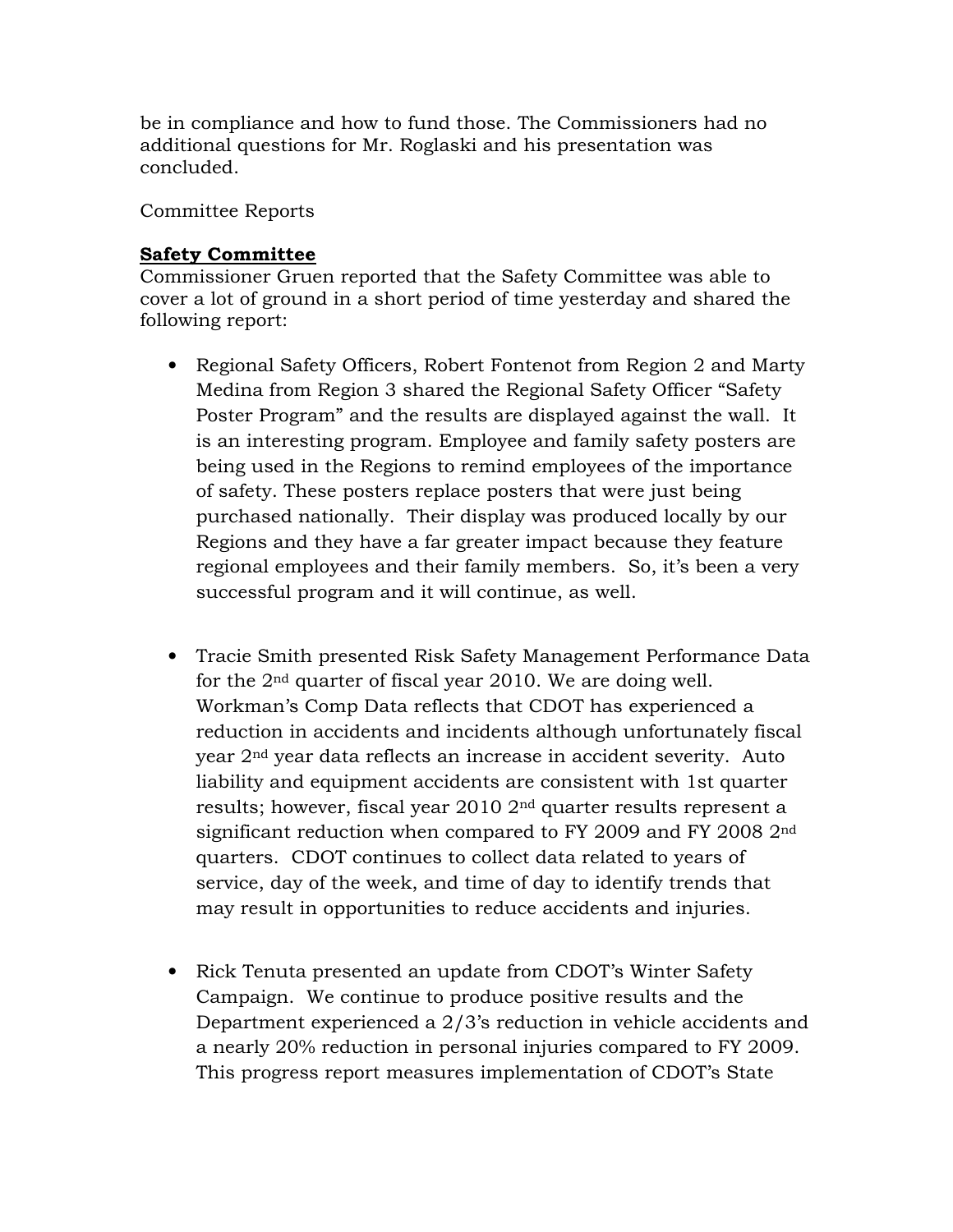Safety Plan and thus far, the plan has been deemed effectively implemented with significant successes.

• Finally, Mike Nugent, the Manager of the Office of Transportation Safety provided a safety wrap up and shared with us how CDOT's Safety Program is progressing in its development and indicated that progress is being made with improved management, policy development, research and accountability.

## DBE Committee

Commissioner Barry reported for the Disadvantaged Business Enterprises Committee.

- The DBE Committee met on February 17, 2010. Staff presented an update on DBE and the Emerging Small Business Regional and Headquarter outreach efforts. This report will be updated and reviewed regularly with the DBE Committee.
- Debra Gallegos reported on accomplishments related to the DBE and Small Business Strategic Plan. Items of note included 2 prime contracts awarded to DBE's, planned outreach for the Western Slope to increase DBE Certification as well as participation. Progress is being made on Contractor grading systems, statewide goal setting coordination and increased targeted technical assistance. The EO Center will continue to update, plan and provide the DBE Committee with regular updates.
- The CDOT staff and Community Representatives discussed strategies to improve the race neutral small business programs. Within the next 2 weeks the EO Center staff will meet with Community members and CDOT staff to begin the process to redesign that program. The Committee will meet again in March and will provide the Commission with what they hope is good progress towards achieving the goal of improving our small business programs.

# Audit Committee

Commissioner Parker reported that the Audit Review Committee met on February 17, 2010 and delivered the following report:

• There were two new managers named in the Audit Division, David Sullins, who is the new External Audit Branch Manager and Denise Harvey, who is the new Internal Audit Branch manager.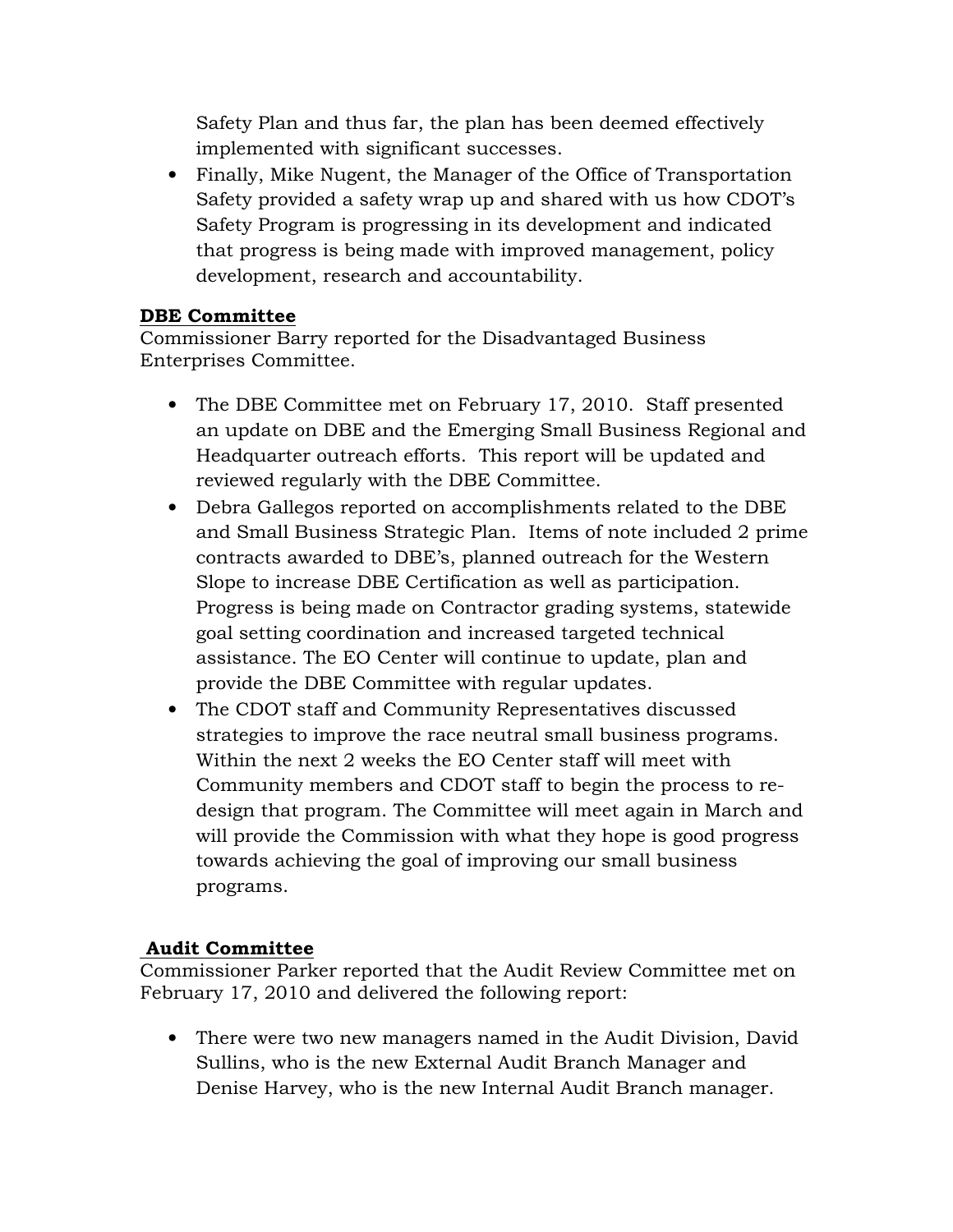- The Committee reviewed an Audit of CDOT hiring practices. The Audit found that the CDOT Human Resources Office was in compliance with State rules and regulations for hiring and promoting employees. However, they did recommend that CDOT draft an Ethics Policy that promotes more transparency in hiring through disclosure of personal relationships within CDOT.
- The Committee reviewed a memo concerning IT governments and the new statewide initiative on IT coordination. The Audit Committee is supportive of the Executive Director's efforts in resolving the issues involved in the Statewide IT Coordination Effort. ARC concurred in supporting the Audit Division in hosting the 2011 ASHTO Audit Subcommittee Conference.
- The Chief Engineer has responded to FHWA over concerns on consultant contract language. Most engineering contracts will now include cost plus fixed fees payment terms. Also an annual report on the Cost Plus Fixed Fee Contract issue will be submitted to the ARC each December.

### Efficiency and Accountability Committee

Committee Chairwoman Lewis-Baker addressed the Commission with the following report:

- January was the 6<sup>th</sup> meeting of the Committee. In six meetings they have been able to organize, develop bylaws, elect officers, and prioritize a large list of different stakeholder issues. There are between 60 and 70 different stakeholder issues that have been identified and classified into various sections that they will be working on. The first issue chosen to work on is a simple one that they could use to develop the process that will be used in future examinations. At the conclusion of their 6th meeting they had forwarded recommendations into a final report to Director George.
- They are happy to report that while simple and small by making the recommendation that CDOT charge more for its bid Plans, which previously had been set at \$10. A \$10 fee didn't recoup the cost, so, the recommendation is that \$40 dollars is a better average for the cost. By making this recommendation, the Committee calculates that depending on the number of bid plans produced, between \$225,000 and \$650,000 per year can be reinvested into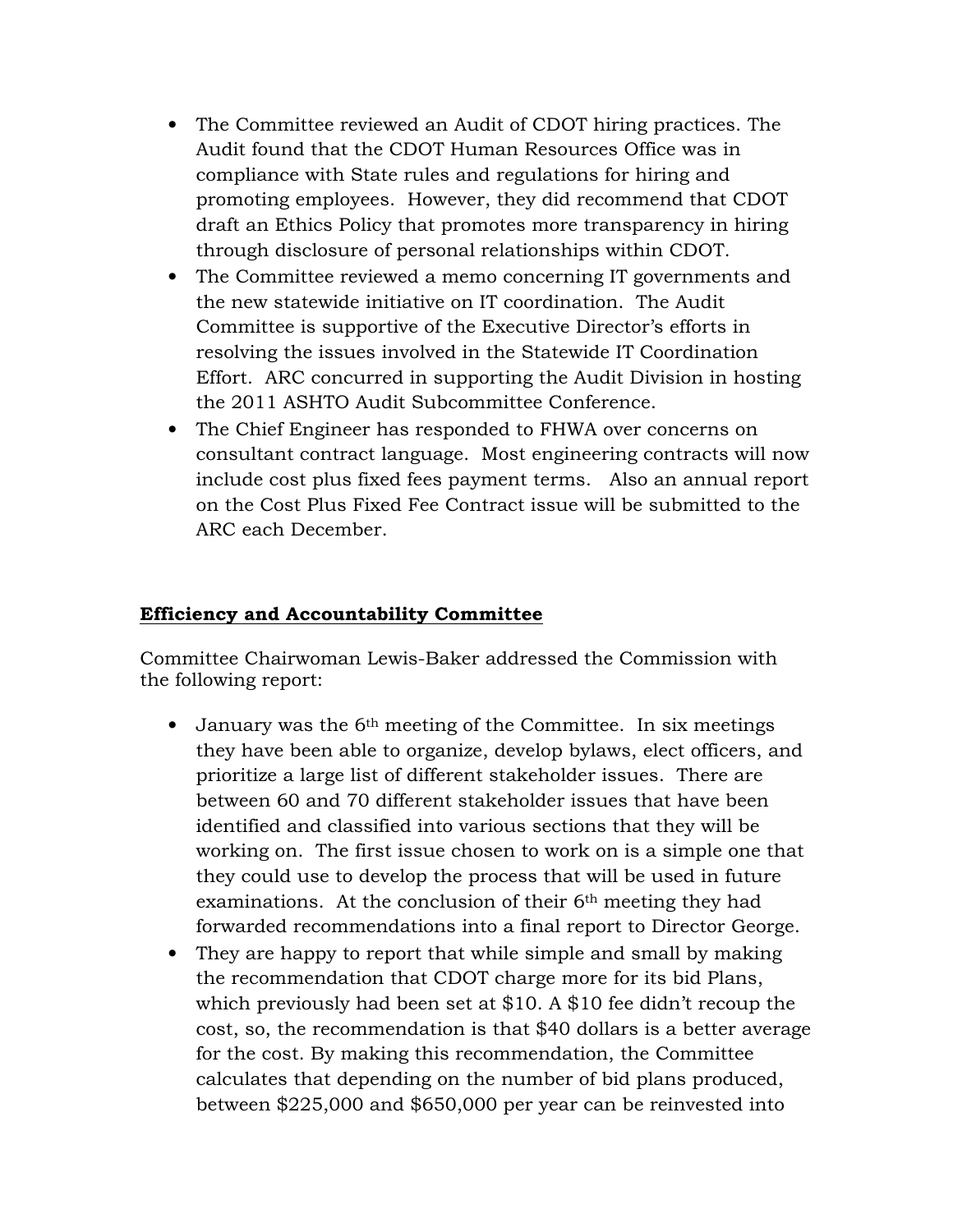transportation. So, while very small she feels it is a very significant accomplishment.

• The 7<sup>th</sup> meeting of the Efficiency and Accountability Committee will be held on February 18, 2010 and they were slated to get an overview of energy and were going to be joined by members of the Colorado Contractors Association to examine where the Committee will move towards next.

High Performance Transportation Enterprise Committee (HPTE) Commissioner Aden reported on the HPTE Board Meeting.

The HPTE Board had their regular meeting on February 3rd. They met in Frisco together with the Board of the I-70 Coalition. The Committee welcomed the opportunity to meet with groups who are working to address the needs of the heavily congested corridors around the state. He thought the meeting was very productive and provided a good exchange of ideas. Commissioner Aden reported:

- One of the things that the I-70 Coalition mentioned is that they would like CDOT and the FHWA to engage in discussions on the possibility of tolling existing capacity on I-70. The HPTE Committee will begin to think about how to handle that discussion.
- The priorities that the group reached consensus on, if money becomes available, are to work on Floyd Hill to the Twin Tunnels, work on Empire Junction, work on the Silverthorne Interchange, and continue to find ways to advance the discussion of the implementation of a fixed guideway system as part of the ultimate solution to that corridor.
- The board went into an executive session to discuss contract negotiations on a consultant contract and no action was taken and those discussions are on-going.

### Consent Agenda

Chairwoman Killin asked for consideration of the consent agenda. She noted that item g. was requested to be removed. This item will be brought up at a later date. Commissioner Gruen moved for adoption of the consent agenda. Commissioner Parker seconded the motion and on a vote of the Commission the following resolutions were unanimously adopted.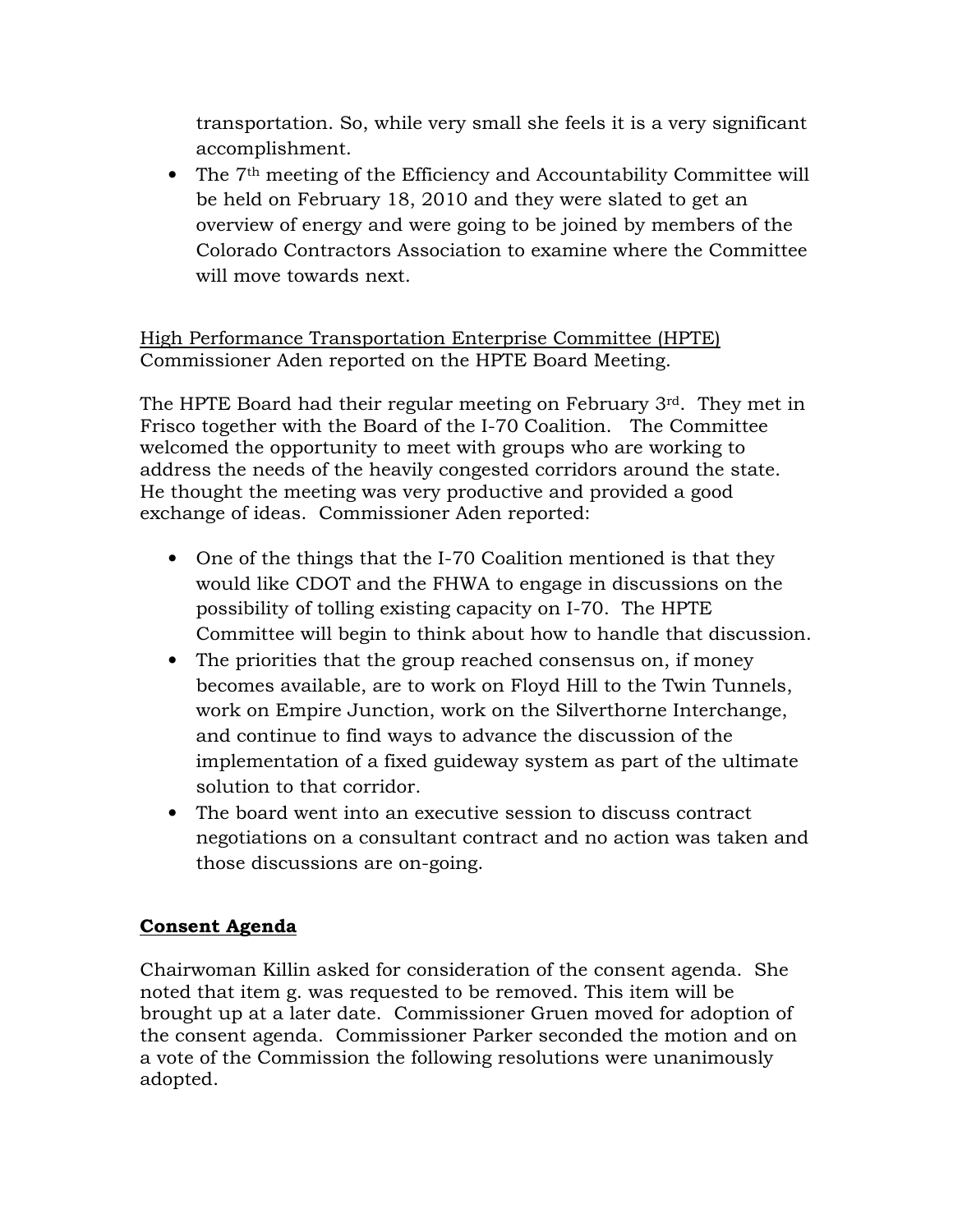### Resolution Number TC-1819

BE IT HEREBY RESOLVED, the Transportation Commission's Special and Regular Meeting Minutes of January 20 and 21, 2010 are hereby approved as published in the official agenda.

#### Resolution Number TC-1820

Resolution to Approve STIP Policy Amendment Package for Amendment #22

WHEREAS, the Colorado Transportation Commission has statutory authority pursuant to 43-1-106, C.R.S. to approve, accept, and amend various planning documents resulting from Section 135 Title 23 of the USC, and 43-1-1101 through 1105 C.R.S.; and

WHEREAS, the Commission adopted the 2008 – 2013 Statewide Transportation Improvement Program (STIP) in March, 2008; and

WHEREAS, the STIP is occasionally amended due to significant changes in project scope or projects need to be programmed in or out of the first four years of the STIP, thereby requiring a policy amendment to the STIP; and

WHEREAS, the Section 450 Title 23 of the CFR requires a public process be implemented for review and comment on proposed policy amendments, as well as Transportation Commission approval of said amendments; and

WHEREAS, the public process for the policy amendments set before the Commission for the month of Amendment #22 was provided from January 12, 2009 through February 17, 2010 and no comments were received; and

WHEREAS, it is requested that the Transportation Commission approve the policy amendments to the STIP which are detailed in the attached table and direct staff to forward this approval to the Federal Highway Administration and the Federal Transit Administration for concurrence.

NOW, THEREFORE, BE IT RESOLVED, the attached STIP Policy Amendment package for Amendment #22 be adopted and forwarded to the Federal Highway Administration for concurrence.

BE IT FURTHER RESOLVED, after said concurrence is received from the Federal Highway Administration, staff from the CDOT Office of Financial Management and Budget will finalize the policy amendments in the STIP Database.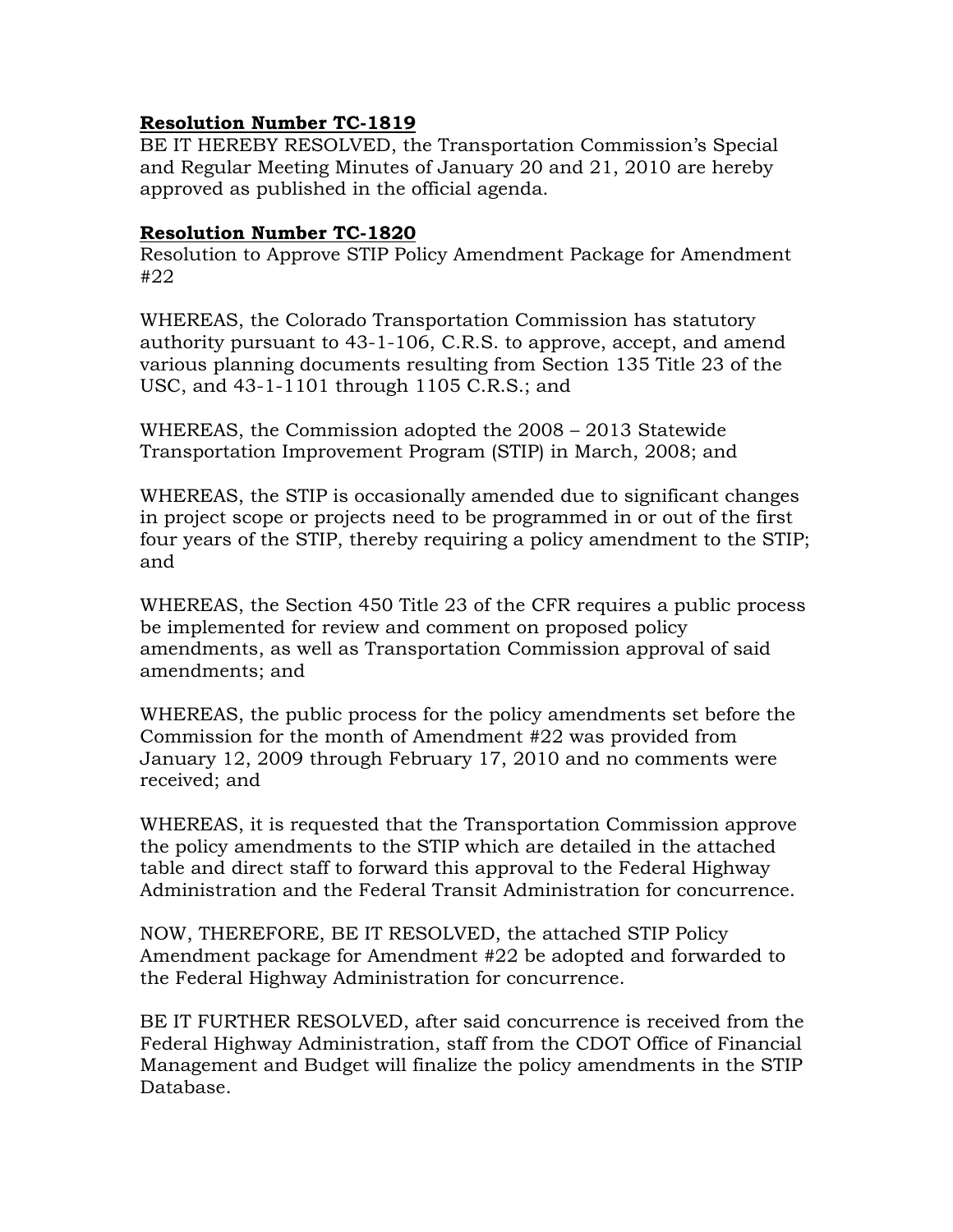# Resolution Number TC-1821

Travel Policy

WHEREAS, it is the statutory responsibility of the Transportation Commission of Colorado to set policies and establish rules for the Colorado Department of Transportation (CDOT); and

WHEREAS, the Commission has established procedures relative to formulating policies and rules for consideration; and

WHEREAS, the guidance of the Commission, the Travel Policy Directive 90.0 and Procedural Directives 90.1 In-State Travel and 90.2 Out-of-State Travel were revised to provide current direction to the Department.

NOW, THEREFORE, BE IT RESOLVED, the Policy Directive 90.0 Travel Policy is hereby adopted as a revised and submitted in the standard form for use in the CDOT.

### Resolution Number TC-1822

Workplace Violence Policy

WHEREAS, it is the statutory responsibility of the Transportation Commission of Colorado to set policies and establish rules for the Colorado Department of Transportation (CDOT); and

WHEREAS, the Commission adopted a Policy Directive 10.0 Workplace Violence policy for non-tolerance for workplace violence in August of 1999; and

WHEREAS, per the guidance of the Commission, staff has revised the Workplace Violence Policy to reflect achieving the goal of preventing workplace violence; and

WHEREAS, a policy directive has been revised to standardize the practice of such implementation.

NOW THEREFORE BE IT RESOLVED, that Policy Directive 10.0, entitled Workplace Violence, is hereby adopted as revised and submitted in the standard form for use in CDOT.

### Resolution Number TC-1823

Development of CDOT Construction Projects from Inception to Advertisement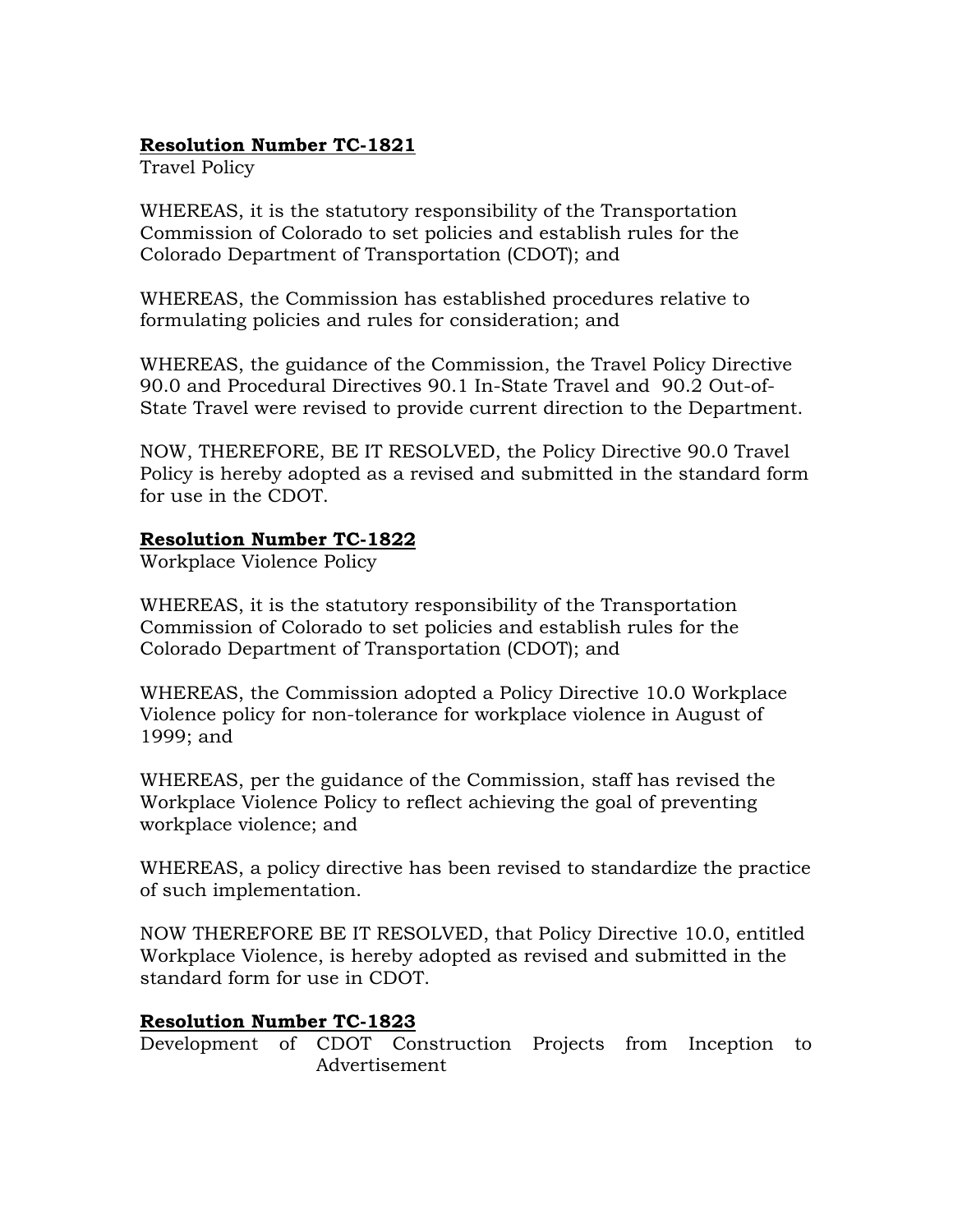WHEREAS, under the Colorado Revised Statutes 43-1-106(8), the Transportation Commission of Colorado has the statutory responsibility to set policies and establish rules for the Colorado Department of Transportation (CDOT); and

WHEREAS, the policy intent is to establish a uniform policy for development of CDOT construction projects from inception to advertisement; and

WHEREAS, the process and methods to implement the policy are defined in Procedural Directives 512.1.

NOW THEREFORE BE IT RESOLVED, Policy Directive 512.0 Development of CDOT Construction Projects from Inception to Advertisement Policy is hereby adopted as submitted as the standard form for use by CDOT.

Resolution Number TC-1824 Expressing the Department's Position on Policy Matters

WHEREAS, under the Colorado Revised Statutes 43-1-106(8), the Transportation Commission of Colorado has the statutory responsibility to set policies and establish rules for the Colorado Department of Transportation (CDOT); and

WHEREAS, the policy intent is to establish a policy with respect to expressing the Department of Transportation's position on policy matters. This policy is to maintain a communication climate that will help all employees support the Colorado Department of Transportation (CDOT); and

WHEREAS, the policy directive has been updated to reflect current policy regarding Communication on Policy Issues; and

WHEREAS, the process and methods to implement the policy are defined in Procedural Directive 11.2 News Media Communications Guidelines.

NOW THEREFORE BE IT RESOLVED, Policy Directive 11.0 Expressing the Colorado Department of Transportation's Position on Policy Matters is hereby adopted as submitted as the standard form for use by CDOT.

#### Resolution Number TC-1825

Organizational Learning Policy

WHEREAS, under the Colorado Revised Statutes 43-1-106(8), the Transportation Commission of Colorado has the statutory responsibility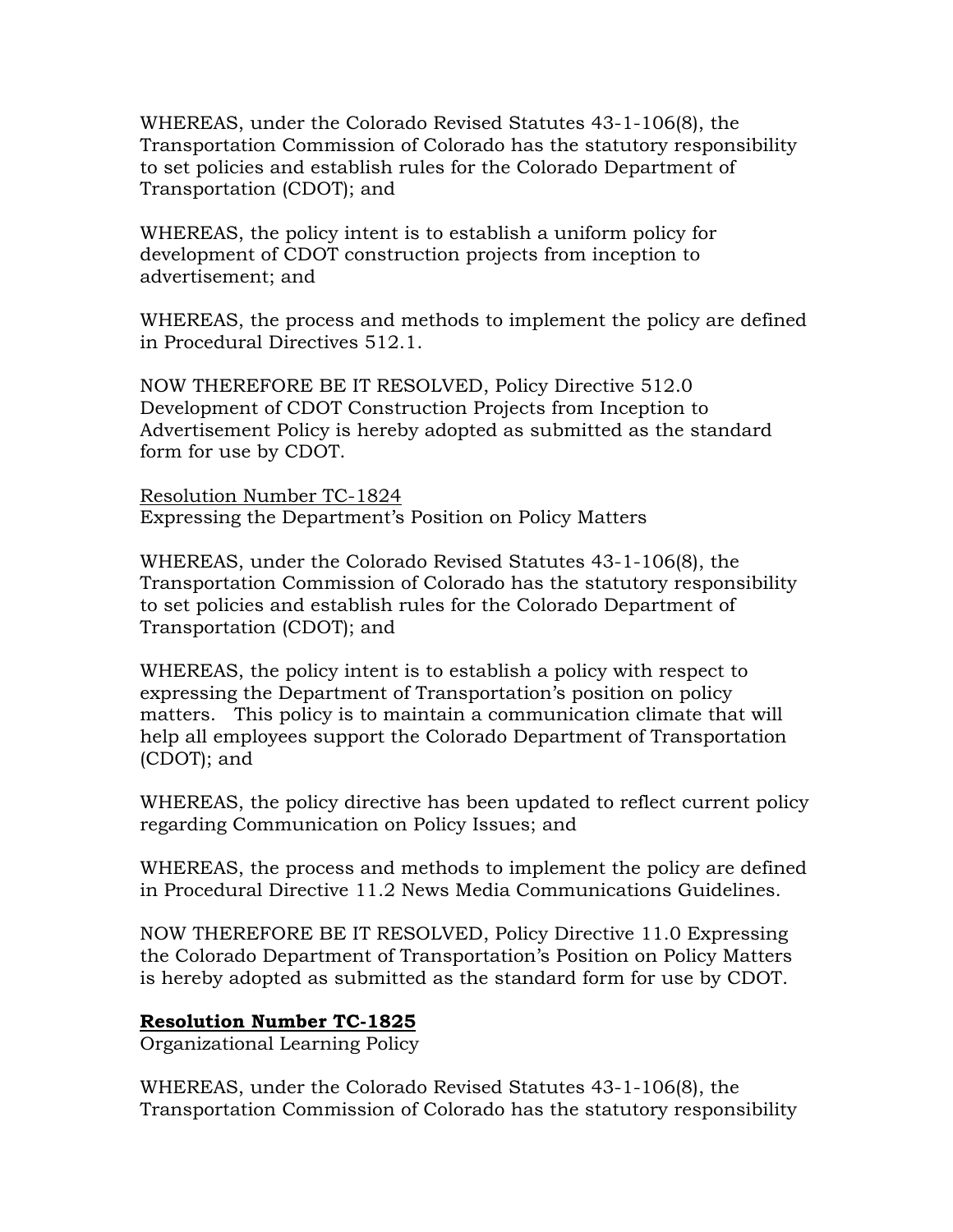to set policies and establish rules for the Colorado Department of Transportation (CDOT); and

WHEREAS, It is the purpose of this policy is to provide a uniform process for managing CDOT's investment in employees' professional development by aligning CDOT's training to its mission and values; and

WHEREAS, the policy directive 1260.0 Organizational Learning (Formerly "Training Policy") has been updated to better manage CDOT's training to its mission and values.

NOW THEREFORE BE IT RESOLVED, that Policy Directive Number 1201.0 Organizational Learning is hereby adopted as submitted as the standard form for use by CDOT.

### Resolution Number TC-1826

Declaration of Excess Property

WHEREAS, in 1980, the Department of Highways as predecessor to the Department of

Transportation (CDOT) acquired property for the construction of an offramp for northbound traffic on SH 157 exiting to Pearl Parkway within the City of Boulder; and

WHEREAS, a parcel identified as Parcel 104 Rev. was acquired for construction of the northbound off-ramp on SH 157 (Exhibit B, Page 3); and

WHEREAS, Parcel 104 Rev. has a portion of land on the easterly-most side of the parcel that is not needed for transportation purposes, now or in the foreseeable future (Exhibit B, Page 4); and

WHEREAS, the abutting land owner has approached CDOT requesting to purchase a portion of Parcel 104 Rev.; and

WHEREAS, Property Management and the Regional Transportation Director agreed to partition Parcel 104 Rev. and identify the excess property as Parcel 104 Rev. X, which is legally described in Exhibit A,; and

WHEREAS, Parcel 104 Rev. X is of value only to the abutting land owner, Pearl Parkway Centre, LLC; and

WHEREAS, Pearl Parkway Centre, LLC has offered to purchase Parcel 104 Rev. X at fair market value; and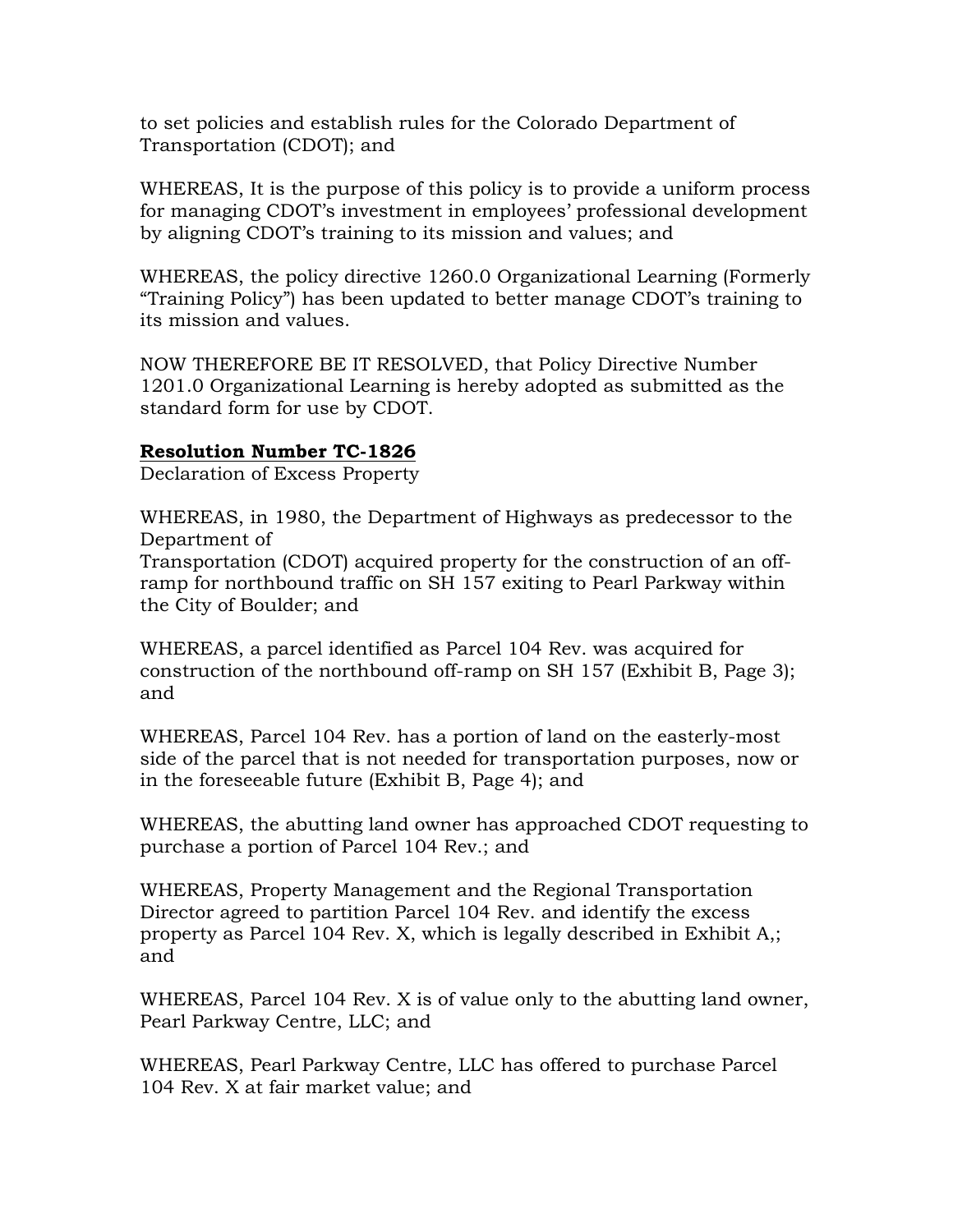WHEREAS, Parcel 104 Rev. X is encumbered with easements for utilities and a City of Boulder bike path; and

WHEREAS, Pearl Parkway Centre, LLC has agreed to accept the parcel with the existing easements; and

WHEREAS, pursuant to Colorado Revised Statutes (C.R.S.) 43-1-210 (5)(a), the Department of Transportation is authorized subject to approving resolution of the Transportation Commission, to dispose of any property which, in the opinion of the Chief Engineer, is no longer needed for transportation purposes; and

NOW THEREFORE, BE IT RESOLVED, that Parcel 104 Rev. X be declared excess property.

### Discuss and Act on the FASTER Candidate Safety Project List

Bob Garcia, Region 4 RTD, asked for the Commission's conditional approval of the FY 2011 to 2013 FASTER list as presented and discussed at the workshop on February  $17<sup>th</sup>$  as was the case with the FY 2010 list. He noted a particular issue with the DRCOG area in that timing on approval is a little bit lagging in regard to DRCOG's meeting schedules. Mr. Garcia stated that the approval that the Commissioners will be making is regarding the February 18, 2010 revised list presented the previous day.

Steve Rudy, of DRCOG interjected that the DRCOG board had approved the revised FASTER list so the Resolution is no longer a conditional approval, it is a full approval on the revised list presented on February 17, 2010.

Commissioner Krawzoff expressed his thanks to Mr. Garcia on his work on this project and his presentation in the workshop on the 17th.

Commissioner Aden stated that he has no objection to the list but, the example he used from Region 3 is, that since this process started, CDOT became aware that the West Parachute Interchange received the DOLA Grant and the Commission needs to find some additional funding to make that project happen. The project has huge safety implications and from Commissioner Aden's perspective, he doesn't want there to be a perception that these lists are carved in stone and that they can't change over time as circumstances may dictate that priorities may need to be shifted around to address a particular situation.

Commissioner Erickson moved for adoption of the resolution clarifying that the word "conditional" was stricken from the resolution and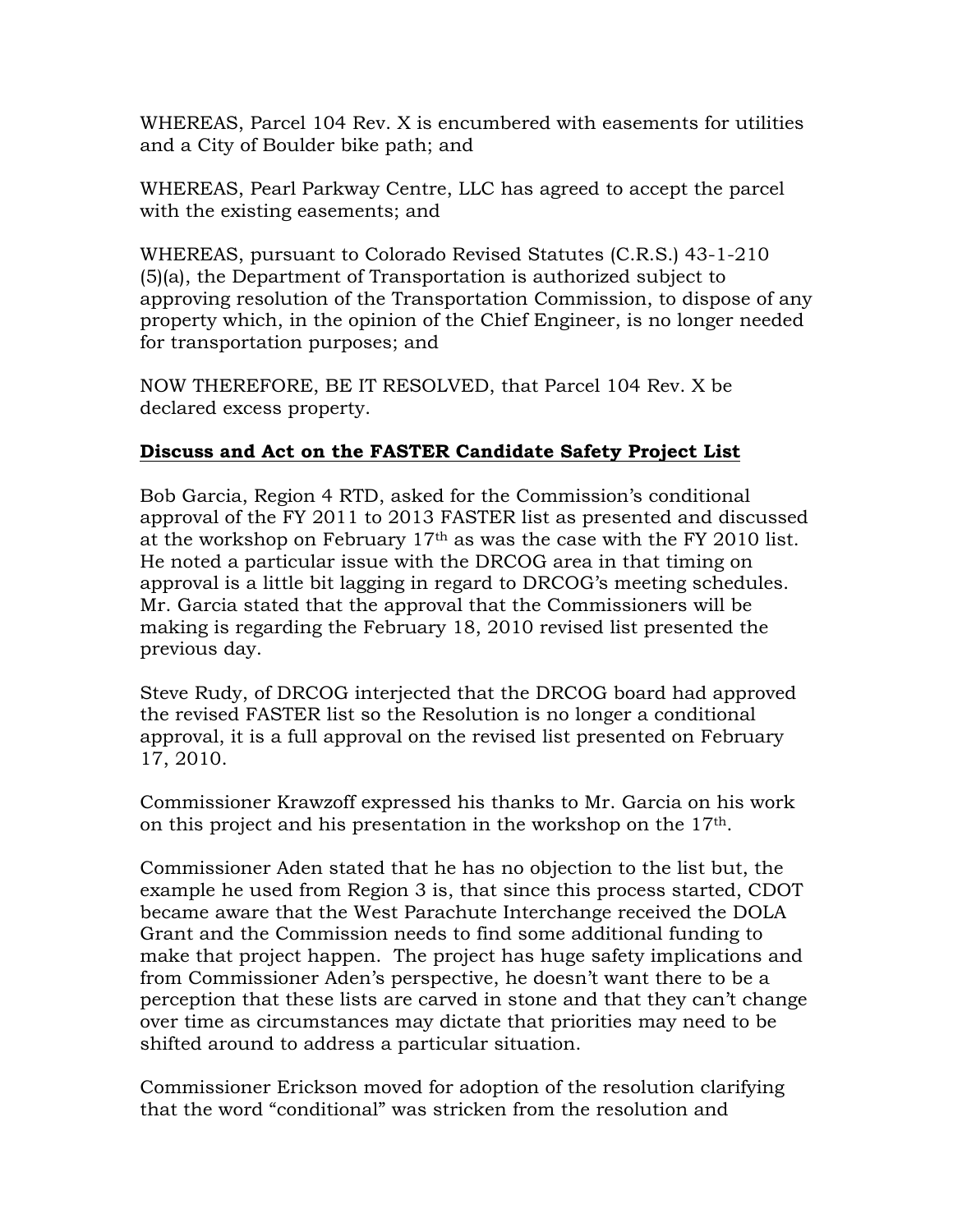Commissioner Gruen seconded the motion and on a vote of the Commission, the following resolution was unanimously adopted.

#### Resolution Number TC-1827

FASTER Candidate Safety Project List

WHEREAS, pursuant to SB09-108, the Colorado State Legislature has declared that there is an urgent present need to improve highway safety in the state; and

WHEREAS, the Transportation Commission is charged with the responsibility for developing projects for the purpose of addressing this safety need; and

WHEREAS, the estimated annual revenue to be allocated for the purpose of addressing this safety need is \$78.6 million for Fiscal Year 2011, \$78.7 million for Fiscal Year 2012, and \$78.7 million for Fiscal Year 13; and

WHEREAS, the Chief Engineer has provided a recommended list of candidate safety projects that is consistent with the legislation, local planning partner expectations, and expected revenues; and

WHEREAS, the DRCOG Board of Directors has not yet acted upon the recommended list of projects,

NOW THEREFORE BE IT RESOLVED, the Transportation Commission hereby conditionally approves the Fiscal Years 2011 – 2013 FASTER Candidate Safety Project List, dated February 18, 2010 and directs staff to proceed with STIP and budget actions for these projects.

The Project List presented at the February 18, 2010 Transportation Commission Meeting will be maintained in the Transportation Commission Office

### Discuss and Act on Resolution requesting notice to proceed for Denver Union Station

Director George spoke about the Denver Union Station project and what was discussed at the workshop on the 17<sup>th</sup> about potential actions.

Public notice of proposed action was posted at the conclusion of the February 17th meeting. The resolution remains the same as the Resolution presented on the 17<sup>th</sup>. The information on the resolution was presented on February 17th, by Chad Fuller, City and County of Denver,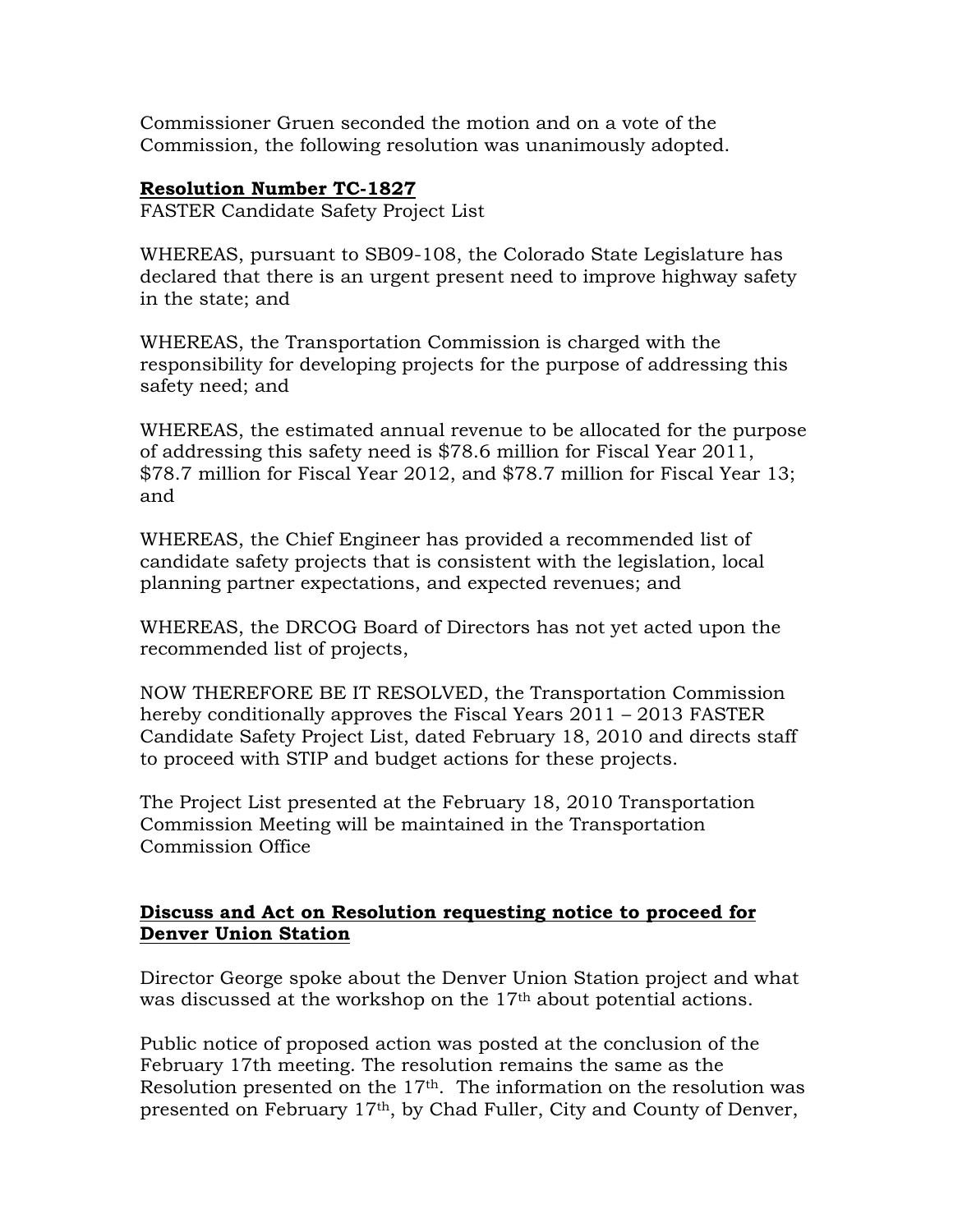Alex Brown, Financial Advisor to the Denver Union Station Project Authority and Bill Mosher, Owner's Representative for the Denver Union Station Project Authority. Their positive report discussed how virtually all of the contingencies for funding have now been met and all that's left is the details of getting the documents in final form. The subsequent IGA has been in place for a number of years. He noted that a concluding IGA will bring everyone to the final points.

Mr. George stated that the CDOT staff has been negotiating the terms for many months and has now made the other adjustments that have simplified the Senate Bill 1 aspect of this. Recently there was a need to change CDOT's existing relationship and the Commission adopted a Resolution that set forth the conditions under which the Senate Bill 1, \$16.8 million, could be advanced as a credit subsidy for DUSPA to receive federal loans. Once the loans were approved, the requirement for the credit subsidy fee was eliminated making it no longer necessary for CDOT's earlier commitment. So, part of the purpose of the Resolution is to take that credit subsidy out to bring it in line with the understanding of how Senate Bill 1 dollars could be invested in the project.

Mr. George continued by stating that because all of this has come together in this way, and because the contractor is under a partial notice to proceed but, has done all the work it can do until the funding is complete, there is a fee that is being charged for the contractor to be on standby. Ne noted that it is a fairly considerable sum of money so, it has been the expectation of all of the partners that if DUSPA would agree to a full notice to proceed in anticipation but, before closing, that Kiewit could resume work, save that amount of money, and really get the program going. The expectation for a full closing would be the end of March or very soon thereafter.

Mr. George summarized that in the Resolution's second paragraph it asks that the Commission grant the authority to the Executive Director of CDOT to commit CDOT along with the City and County of Denver and RTD to allow Kiewit to start before closing and that in the conditions that all of these assurances need to be met. The Resolution further states that the final requirements for closing can be predicted. So, the anticipation is that CDOT can rely on what the current conditions are and that we would expect to join the others with the approval of an immediate notice to proceed.

Commissioner Reiff moved for adoption of the resolution and Commissioner Parker seconded the motion and on a vote of the Commission, the following resolution was unanimously adopted.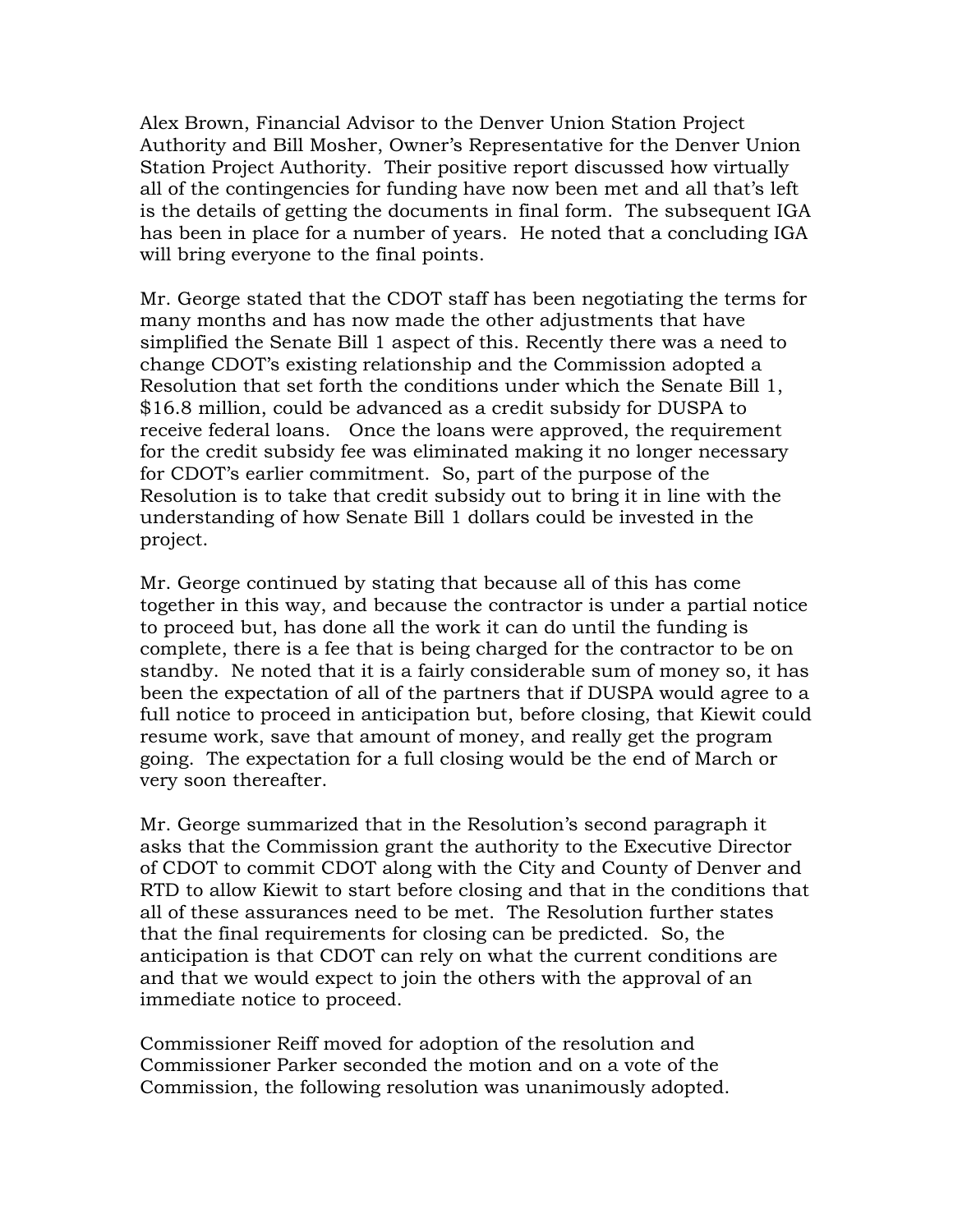#### Resolution Number TC-1828 Resolution requesting notice to proceed for Denver Union Station

WHEREAS, the City and County of Denver, the Regional Transportation District, the Denver Regional Council of Governments and the Colorado Department of Transportation (the "Department") (collectively, the "Partner Agencies") entered into an Intergovernmental Agreement for the Acquisition and Development of Denver Union Terminal on July 24, 2001 (the "IGA") for the redevelopment of Denver Union Station and its surrounding environs in lower downtown Denver as a multi-modal transportation center to serve as the future hub for several transportation modes in the Denver metropolitan area (the "Project"); and

WHEREAS, since 2001, the Partner Agencies have prepared a Denver Union Station Master Plan, received a Record of Decision confirming the Federal Transit Authority's approval to proceed with the Project under the National Environmental Policy Act, secured the necessary approvals for tax increment financing for the Project, established the Denver Union Station Project Authority ("DUSPA") to become the permanent governing body for the Project and contracted a design/build firm to construct the Project, which is scheduled for completion in 2013; and

WHEREAS, in 2008, the Transportation Commission adopted the Denver Union Station Master Plan Supplement which highlights the goals and vision for the Project; and

WHEREAS, the DUS Plan of Finance provides several revenue sources for the payment of Project costs, which revenue sources include a \$16.8 million award of Senate Bill 97-001 revenue by the Transportation Commission in 2006; and

WHEREAS, the approved elements of the Strategic Transit project, the optimization of the Downtown Circulator Access, final design and construction of the Commuter Rail Facility, and final design and construction of the Underground Bus Facility (collectively the "Approved DUS Project Elements") were identified as appropriate and timely uses of the SB97-001 funds when approved in 2006 and as revised and approved in 2009; and

WHEREAS, to finance the project on the most advantageous terms possible identified the use of a low-interest Transportation Infrastructure Finance and Innovation Act ("TIFIA") loan from the United States Department of Transportation ("USDOT") as a key funding source for the project and at the time it applied anticipated the need to pay the required credit subsidy fee using non federal funds to make the credit subsidy payment; and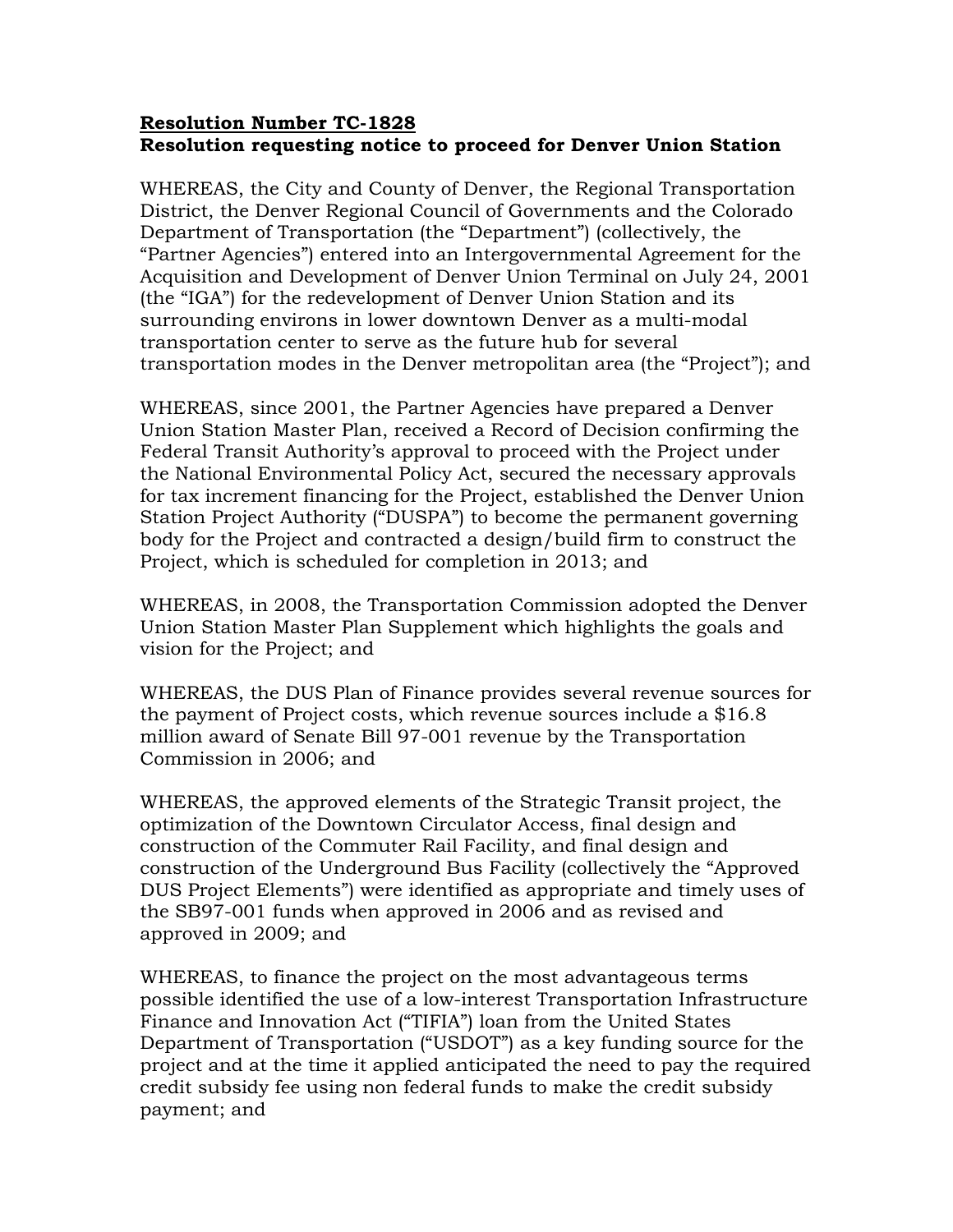WHERAS, the Transportation Commission approved in its Resolution Number 1782 in October 2009 the use of the SB97-001 funds to pay the credit subsidy fee, so long as subsequently other local funds were reallocated to compensate for this use of the SB97-001 funds; and

WHERAS USDOT has now not only approved the DUSPA's application for a TIFIA loan, but also agreed to pay the credit subsidy fee required for the TIFIA loan out of an annual appropriation made available to it in its annual budget rather than requiring the immediate payment of the credit subsidy fee out of DUS local funding sources negating the need to use any SB97-001 funds for the payment of the credit subsidy; and WHEREAS, the Transportation Commission has reviewed the proposed Project costs, revenue sources and financing methods for Denver Union Station; and

WHEREAS, the Transportation Commission acknowledges the DUS Project Elements are in keeping with the Strategic Transit Plan and the scope of the legislative guidelines; and

WHEREAS, the SB97-001 funds are no longer needed to pay the Credit Subsidy Fee and can now follow normal Departmental processes for reimbursement for expenditure on the Approved Project Element.

NOW THEREFORE BE IT RESOLVED, the Transportation Commission hereby approves the use of up to \$16.8 million of SB1 Transit Funding for the DUS Project Elements as previously approved and hereby removes the three conditions set on the release by the Commission of the SB1 funds for this project set forth in Transportation Commission Resolution Number 1782.

AND THE TRANSPORTATION COMMISSION FURTHER RESOLVES that the Executive Director may concur in the issuance of a Full Notice to Proceed for the construction of the Denver Union Station project once the requisite federal authorization is secured, DUSPA, RTD, and the Department have concluded negotiation of the Intergovernmental Agreements, and project budgeting steps per the Department's normal processes and procedures are complete.

#### Discuss and Act on 9th Budget Supplement

Ben Stein spoke on the 9<sup>th</sup> Budget Supplement.

Mr. Stein stated that he was only presenting either walk-on items or items with exceptional merit that need additional attention by the Commission. This included: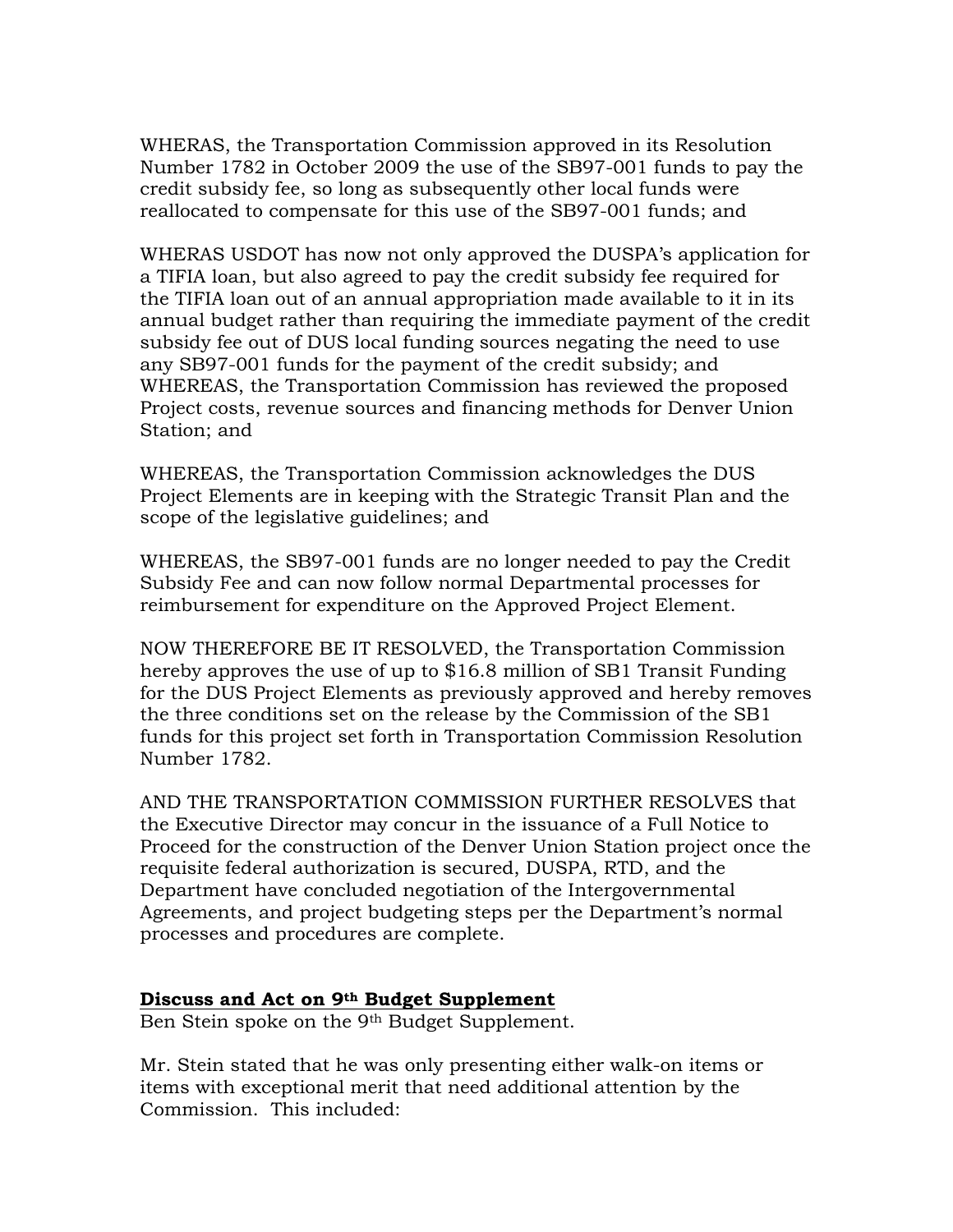- A Public Lands highway discretionary earmark that Colorado needs to apply for which is \$750,000 with no match requirement. CDOT has to be able to apply for the earmark before your next meeting so that is why this item is a walk on.
- The next item related to the DUSPA Resolution that was passed and requires funds for PRNS (Projects of National and Regional Significance). Also \$10.3 million in local match funding. The local match is an in-kind contribution of right-of-way. The anticipated notice to proceed is in March.
- The final action is the \$230,380 request from the Snow and Ice Contingency for Region 5, Durango. To give the final balance for that contingency, after \$700,000 went to the Greeley section last month and this month's request leaves just over \$9 million in the Snow and Ice Contingency.

Commissioner Aden moved for approval of the resolution and Commissioner Ortiz seconded the motion and on a vote of the Commission, the following resolution was unanimously adopted.

# Resolution Number TC-1829

9th Budget Supplement

BE IT RESOLVED, that the Ninth Supplement to the Fiscal Year 2009- 2010 budget be approved by the Commission.

### Discuss and Act on Transfer of Assets to the Bridge Enterprise

Ben Stein briefly reviewed what was presented by Heather Copp at the February 17th Workshop.

Mr. Stein stated that there were two changes that needed to be made to the FY 2010 candidate bridge list:

- The first change had a no dollar impact where the list was done with one structure being listed in what was supposed to be a paired structure listing. So, the second structure from the pair needs to be put on the list so that they can work on both structures but, the dollar amount listed does not change.
- The second item, was structure #E16 AE, US 287 bridge that probably will not occur until 2012 but, a right-of-way acquisition requirement that has long lead time. There is a request for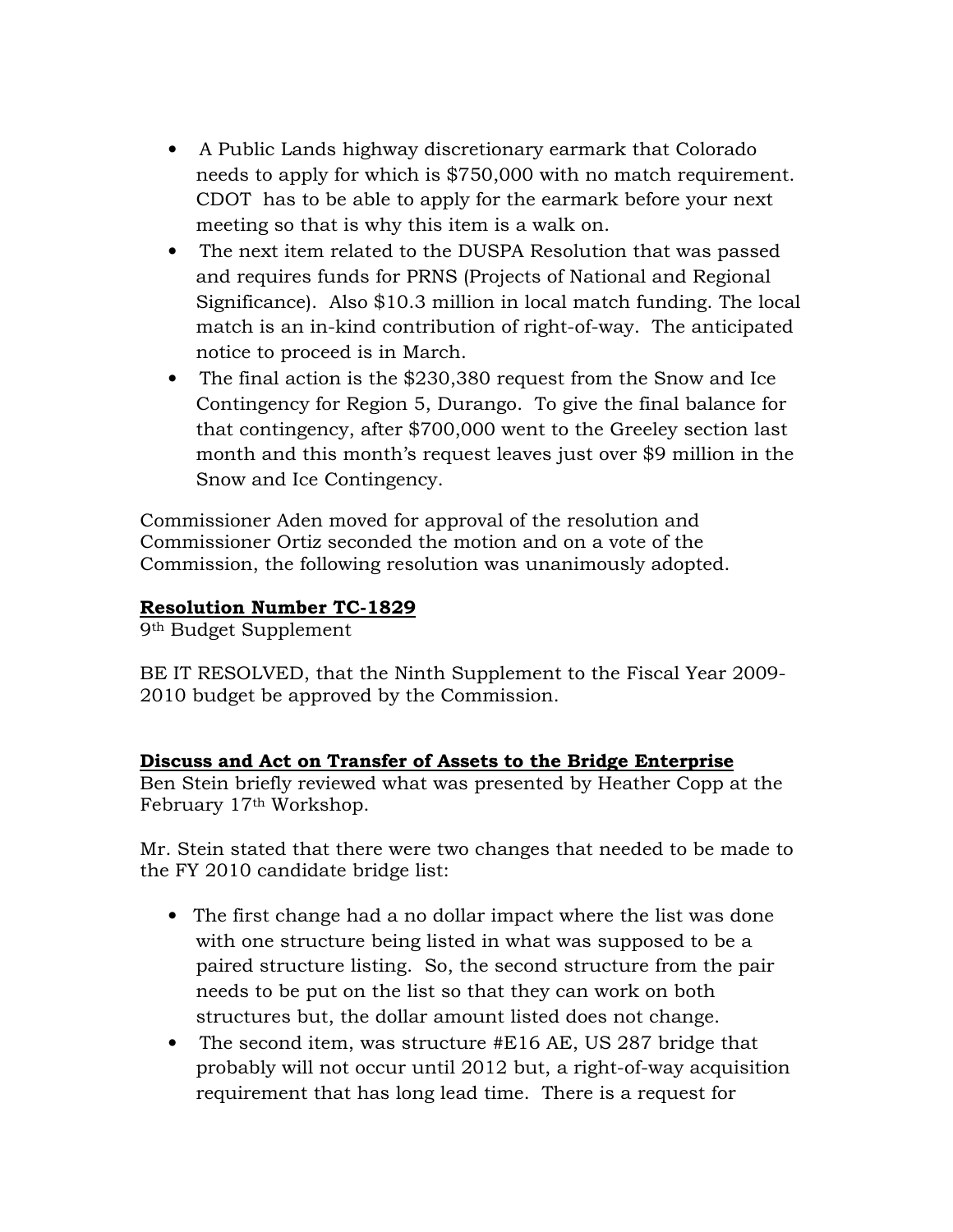funding to be transferred to the Bridge Enterprise in your Bridge Supplement.

Commissioner Parker moved for adoption of the resolution and Commissioner Ortiz seconded the motion and on a vote of the Commission, the following resolution was unanimously adopted.

#### Resolution Number TC-1830

Transfer of Assets to the Bridge Enterprise

WHEREAS, the following structures were previously transferred to the Bridge Enterprise Board as candidate projects:

| $F-14-B$  | I-70 Frontage Road over Clear Crk |
|-----------|-----------------------------------|
| G-12-L    | SH 9 ML over Buckskin Gulch       |
| $N-16-L$  | SH 69 over Turkey Crk             |
| $L-22-F$  | SH 96 over Black Draw             |
| $K-23-C$  | SH 96 over Draw                   |
| $K-23-B$  | SH 96 over Draw                   |
| $K-24-A$  | SH 96 over Draw                   |
| $K-18-CL$ | I-25 SB over RR, Ilex, Bennet St. |
| $K-18-CK$ | I-25 NB over RR, Ilex, Bennet St. |
| $I-17-AE$ | US 24 EB over Fountain Crk        |
| $I-15-Y$  | US 24 over Twin Crk               |
| $H-16-K$  | SH 67 over Draw                   |
| $G-11-F$  | US 24 over UP RR                  |
| $A-24-C$  | US 138 over Ditch                 |
| $L-06-A$  | US 550 over Bear Crk              |
| $E-17-BY$ | I-70 over Sand Creek              |
| $E-17-GE$ | I-70 over Sand Creek              |
| $E-17-EZ$ | 84th Ave. over I-25; and          |
|           |                                   |

WHEREAS, the following structure is a companion structure to A-24-C and was inadvertently omitted from the original list of projects: A-26-F US 138 over draw; and

WHEREAS, the following structure is part of the Region 4 bridge plan and is scheduled for reconstruction in the Fiscal Year 11 Bridge Enterprise program,

B-16-AE US 287 over draw; and

WHEREAS, design and right-of-way acquisition for structure B-16-AE must occur in the current fiscal year; and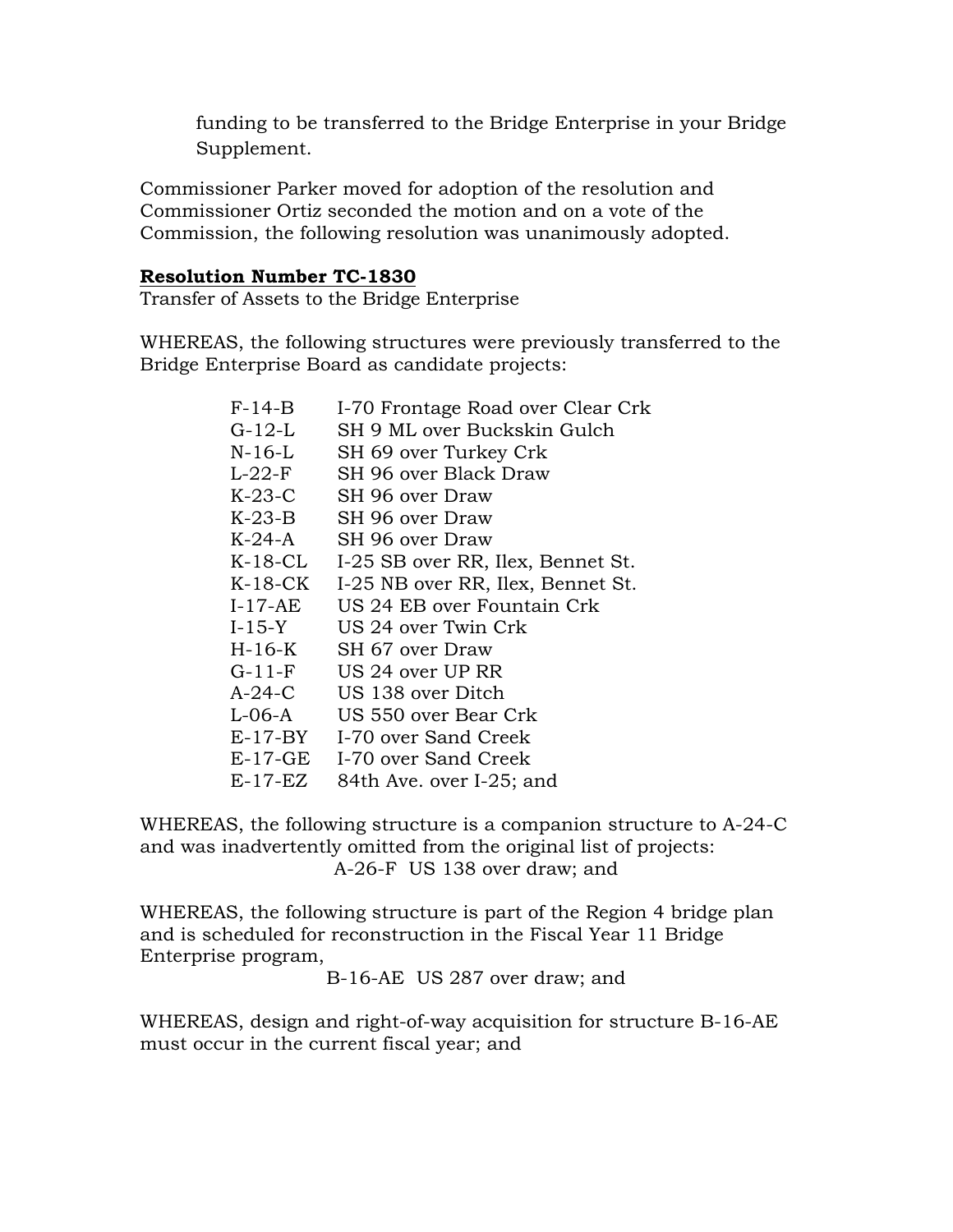WHEREAS, in order to utilize Bridge Enterprise funding for completion of the candidate projects, the ownership of the two additional structures listed above must be transferred to the Bridge Enterprise; and

WHEREAS, at the time of the conversion to GASB 34, which required state government to begin capitalization and depreciation of their infrastructure assets, roads, and bridges; the two additional structures listed above were not included in CDOT's Fixed Asset Database, due to the historical cost of each structure falling below the capitalization threshold; and

WHEREAS, each of the two additional structures listed above carry no value according to CDOT financial records; and

NOW THEREFORE BE IT RESOLVED, the Transportation Commission authorizes the staff to transfer the two additional structures listed above to the Bridge Enterprise at no cost.

### Discuss and Act on Approval to Seek Grant Funding for Alternative Fuel and Hybrid Vehicles and Equipment

Rick Gabel and Dave Wieder presented the request for approval of this Resolution.

Dave Wieder stated that he brought members of his staff to include: Ralph Bell, the Equipment Manager. Dave continued and stated that over the past year, there have been several grant opportunities that CDOT has missed out on because they have very short time frames. These don't fit in with getting onto the Commission agenda and getting approval before the deadline.

Some of the grants cover things like providing additional funding to CDOT to purchase a bucket truck with a hybrid component. The hybrid component would cost about \$60,000 so, there would be a little bit extra that CDOT would need to pay. That additional amount could just be taken out of our regular equipment fund.

Other grants are listed for biodiesel, E-85 vehicles, components to put on our vehicle to make them cleaner, and some do require an in-kind match. The match that they require is often that CDOT provides a person to drive the vehicle to a shop where this component is added to the vehicle and then drive it back. So, all it requires is a little bit of labor time.

He presented two possible resolutions to the Commission: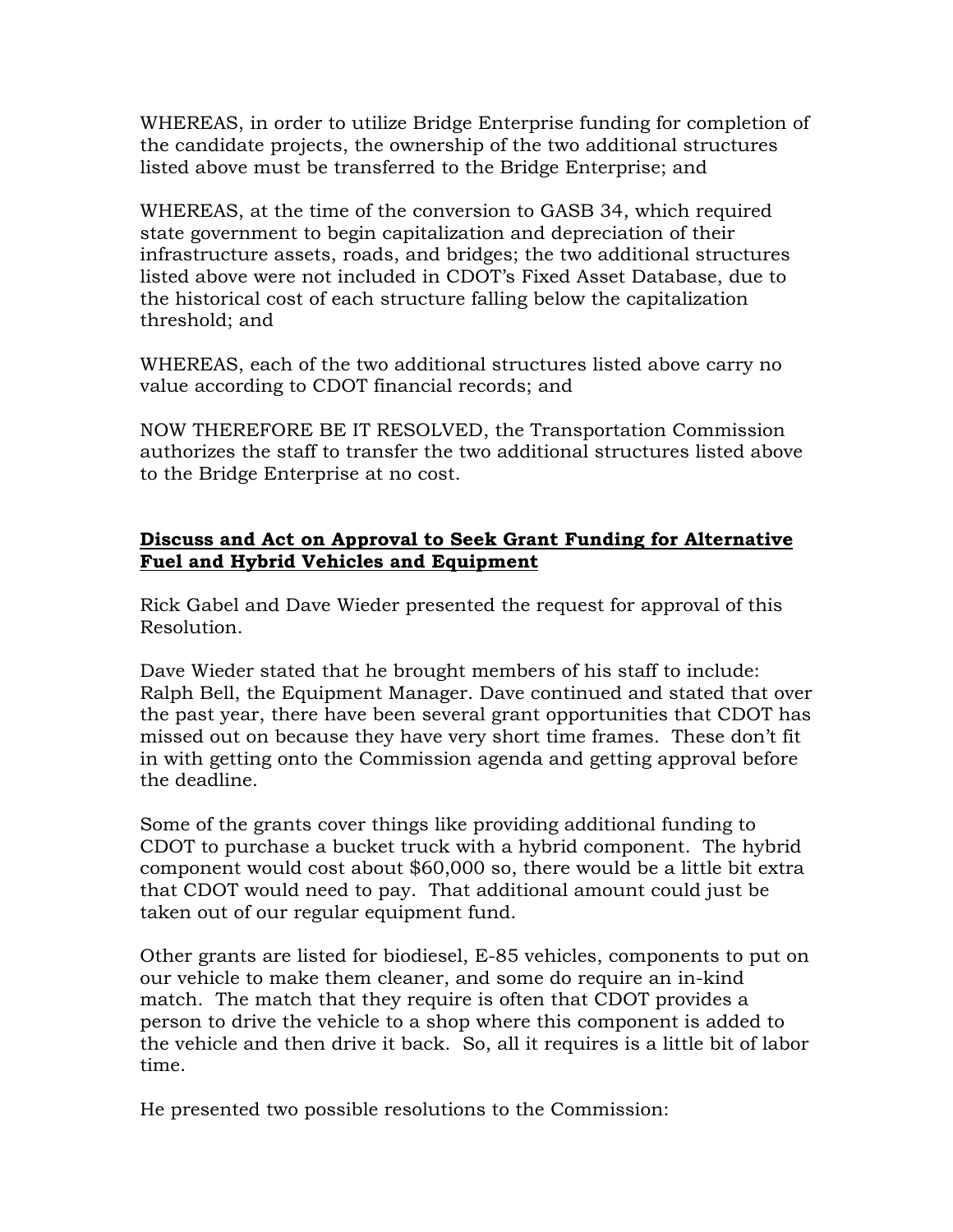- One would delegate to the Chief Engineer the authority to apply for these grants after staff has done due diligence and researched that the grant(s) are a good option. Additionally, the Chief Engineer could administer the grants.
- The other option would authorize the Chief Engineer to carefully and properly prepare and submit the grant applications and then if there is a monetary component the grant would be brought back to the Commission for approval.

Commissioner Reiff, moved for adoption of the resolution with the provision that the Chief Engineer report back on a semi-annual basis as to the status of the grant applications and any allocation of funds and Commissioner Krawzoff seconded the motion and on a vote of the Commission, the following resolution was unanimously adopted.

### Resolution Number TC-1831

General Delegation to Pursue Alternative Fuel and Vehicle Funding Programs

WHEREAS, Governor Ritter's Executive Orders 11 and 12 of April 2007 set a goal of a 25% reduction in petroleum use across all state agencies by 2012; and

WHEREAS, CDOT's Executive Director in November 2008 issued a Fuel Reduction Plan for the agency identifying, among other areas, Economy and Fuel Efficiency of our fleet; and

WHEREAS, fuel efficient vehicles include hybrid electric/gas and electric/diesel powered engines, use of alternative fuels such as E85 and bio-diesel, and the use of automation improvements to support the use, dispensing and tracking of alternative fuels; and

WHEREAS, the cost of hybrid or alternate fueled vehicles are over and above normally budget limits and require additional funds to procure; and

WHEREAS, there are numerous grant programs for monetary support to offset the additional cost of alternatively fueled vehicles, and these programs are sponsored by EPA, DOE and programs administered by the Regional Air Quality Council, the Clean Cities Coalitions and others and are open to agencies such as CDOT; and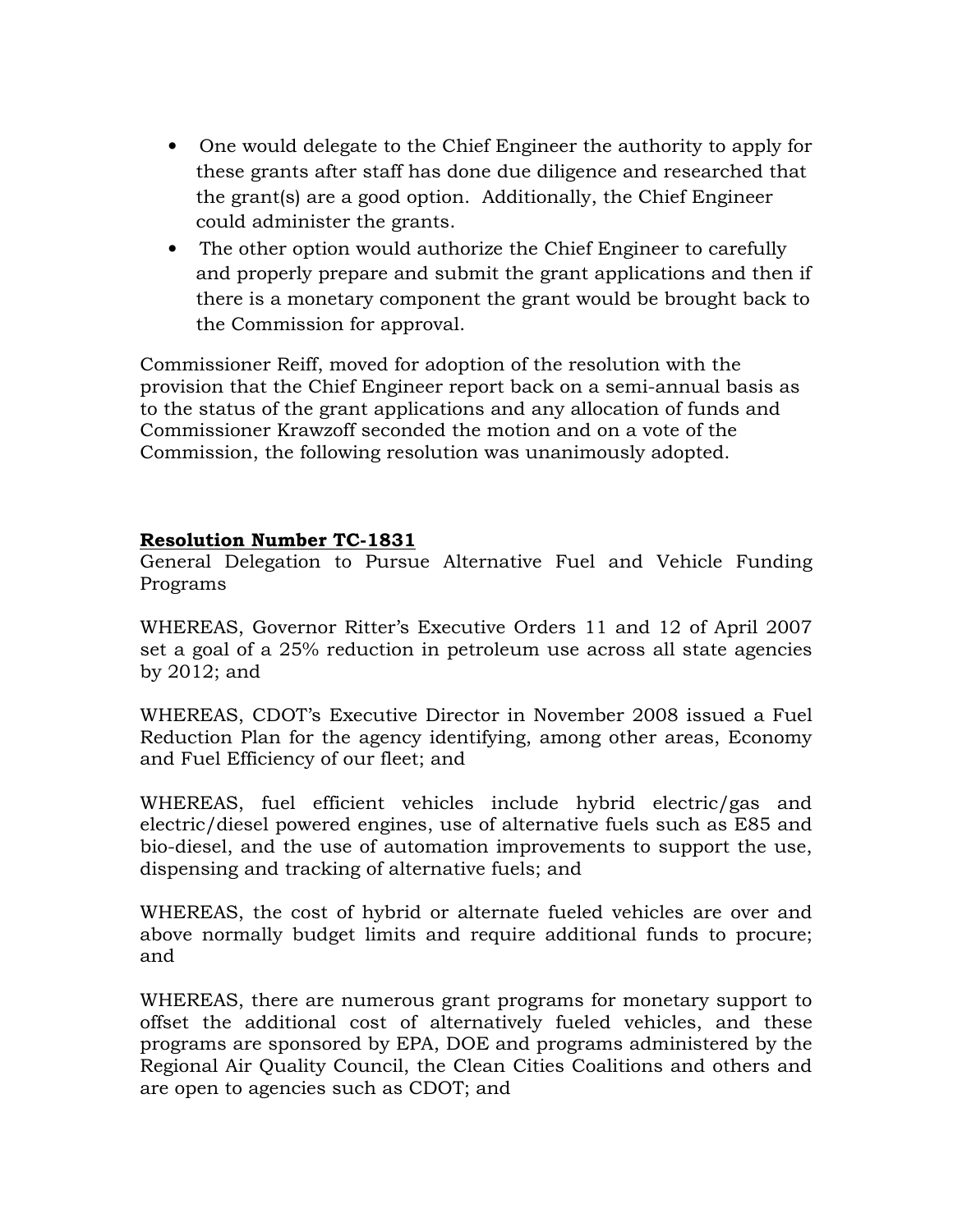WHEREAS, these grant completion programs are often have short windows of opportunity for application; and.

WHEREAS, each separate grant competition application currently requires TC approval.

NOW THEREFORE BE IT RESOLVED, the TC delegates to the Chief Engineer the authority to approve carefully and properly prepared grant packages for submission for competition with these outside funding sources.

BE IT FURTHER RESOLVED, that the Chief Engineer may administer any grant proceeds in support of the greening initiatives mentioned above. This includes dedication of staff labor hours, or additional funding within the annual program allocation for road equipment.

BE IT FURTHER RESOLVED, that the Chief Engineer will report back on a semi-annual (twice annually) basis regarding the status of grants, and what funds have been re-allocated.

### Discuss and Act on CMAQ Distribution Formula

Jennifer Finch discussed that there was a workshop on February 17, 2010 which looked at distributing CMAQ program funds for the next STIP period of 2012 to 2017.

Ms. Finch stated that CDOT and the Commission have to take into account the possibility for new ozone non-attainment areas. Since the EPA will set a new standard later this year, which may bring in additional areas, the staff wanted to set a formula that was flexible and could accommodate some changes and additions to recipients. Workshops have been held with current recipients, potential future recipients, and members of the STAC in developing these alternatives.

In summary, there were several Options presented in the workshop to include:

- Option A, which emphasized ozone non-attainment along with an off the top of 1 Million to rural PM-10 areas. Option A was recommended by the EMT;
- The STAC, recommended an alternative. Option E, which had a distribution that included 75% for ozone, 50% for Carbon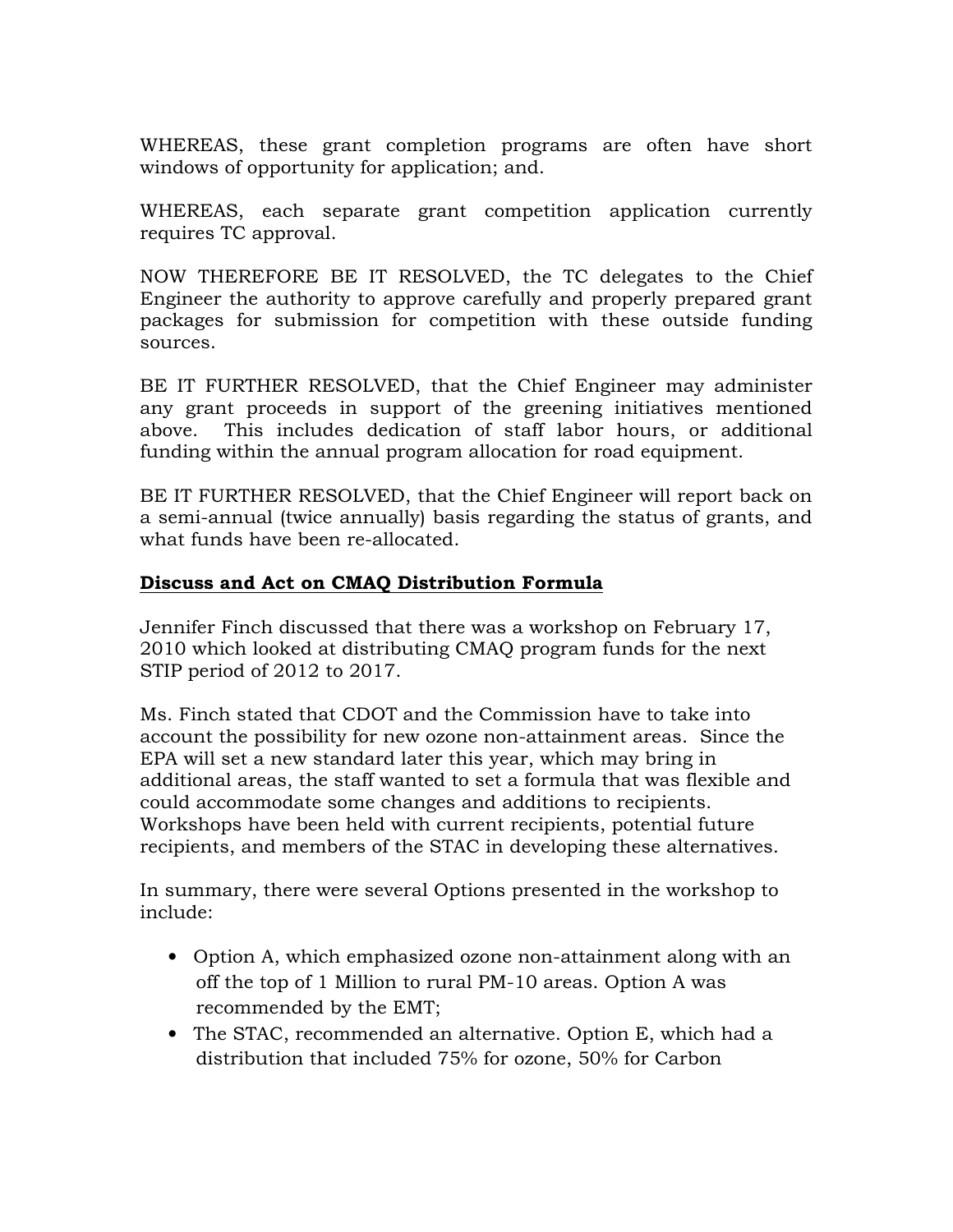Monoxide, and 10% for PM-10. Because of the controversy around this alternative Option F was created.

• Option F is the Resolution that has been provided to the Commission today. It is recommended for Commission approval. Option F tries to take the best of both options A and E by emphasizing ozone but, still allowing the option that if more funds are provided to the CMAQ program, that the rural PM-10 allocations have the opportunity to grow.

Ms. Finch pointed out a recommendation to make one change to the Resolution in the last paragraph where it doesn't establish the allocation it establishes the allocation formula for the CMAQ funds.

Commissioner Parker moved for adoption of the resolution and Commissioner Erickson seconded the motion and on a vote of the Commission, the following resolution was unanimously adopted

## Resolution Number TC-1832 CMAQ Distribution Formula Scenario F

Transportation Commission of Colorado February 18, 2010

WHEREAS, the Congestion Mitigation and Air Quality (CMAQ) improvement program was developed under the Intermodal Surface Transportation Efficiency Act (ISTEA), and was continued with the Transportation Equity Act for the 21st Century (TEA-21), and is currently being conducted under the Safe, Accountable, Flexible, Efficient Transportation Equity Act: A Legacy for Users (SAFETEA-LU); and

WHEREAS, the purpose of the CMAQ program is to provide a flexible funding source for transportation projects and programs that assist nonattainment and attainment/maintenance areas in meeting National Ambient Air Quality Standards (NAAQS); and

WHEREAS, federal regulations provide guidance on how to administer the CMAQ Program, while allowing the state to determine how funds will be allocated; and

WHEREAS, funding is available for both non-attainment areas (areas not in compliance with the NAAQS) and attainment/maintenance areas (areas that were formerly in non-compliance and are now in compliance); and

WHEREAS, pursuant to Resolution TC-807, approved January 20, 2000, \$1 million of CMAQ money was allocated to the five eligible rural PM10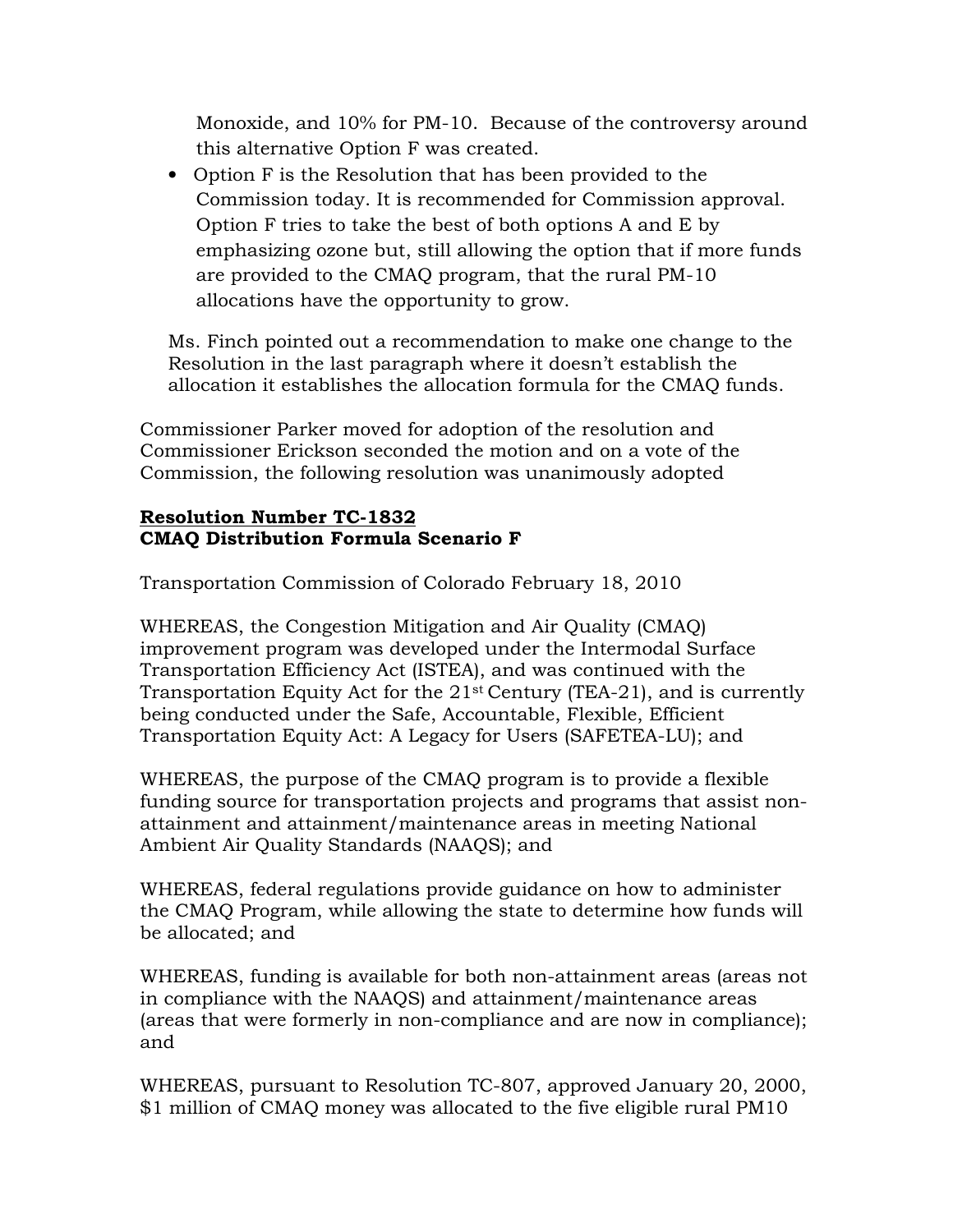areas; and the remaining funds were allocated to three eligible MPOs: the Denver Regional Council of Governments (DRCOG), Pikes Peak Area Council of Governments (PPACG), and North Front Range Transportation & Air Quality Planning Council (NFRMPO) based on a 50 percent vehicle miles traveled (VMT) and 50 percent population formula; and

WHEREAS, in 2009, the U.S. Environmental Protection Agency (EPA) reported that the five rural PM10 areas, (Aspen/Pitkin County, Canon City, Pagosa Springs, Steamboat Springs/Routt County, and Telluride/Mountain Village) have been in attainment/maintenance since mid 2000, depending on the location; however, recent data shows an upward trend in PM10 levels in some rural PM10 areas; and

WHEREAS, on November 20, 2007, the EPA designated the nine-county Ozone Control Area consisting of the Denver metro area, North Front Range Planning area and portions of the Upper Front Range (UFRTPR) Planning area as Ozone non-attainment; and

WHEREAS, in January 2009, the Federal Highway Administration (FHWA) requested that CDOT revise its CMAQ funds allocation to include the ozone non-attainment areas; and

WHEREAS, in September 2009, Resolution TC-1766 was approved to address distribution of CMAQ funds for FY 2010 and FY 2011 and included \$1 Million of CMAQ funds to be allocated annually to the five eligible rural PM10 areas and the remaining funds to be allocated annually to DRCOG, NFRMPO and to UFRTPR for areas within the ozone non-attainment boundary and to all of PPACG, based on the 50 percent VMT/50 percent population formula.

WHEREAS, also pursuant to Resolution TC-1766, should CDOT receive up to \$5 million annually in additional CMAQ funds for FY 2010 or FY 2011 beyond those estimated in the December 2006 resource allocation, the additional funds will be distributed to the ozone non-attainment areas based on the 50 percent VMT/50 percent population formula; and

WHEREAS EPA is in the process of reviewing the current ozone standard and will establish a new standard between 60 and 70 parts per billion later this year; and

WHEREAS, the new standard may result in new areas becoming ozone non-attainment areas; and

WHEREAS CDOT recognizes the need to transition from the previous allocation system to a system that focuses on non-attainment areas while still preserving designated attainment/maintenance areas;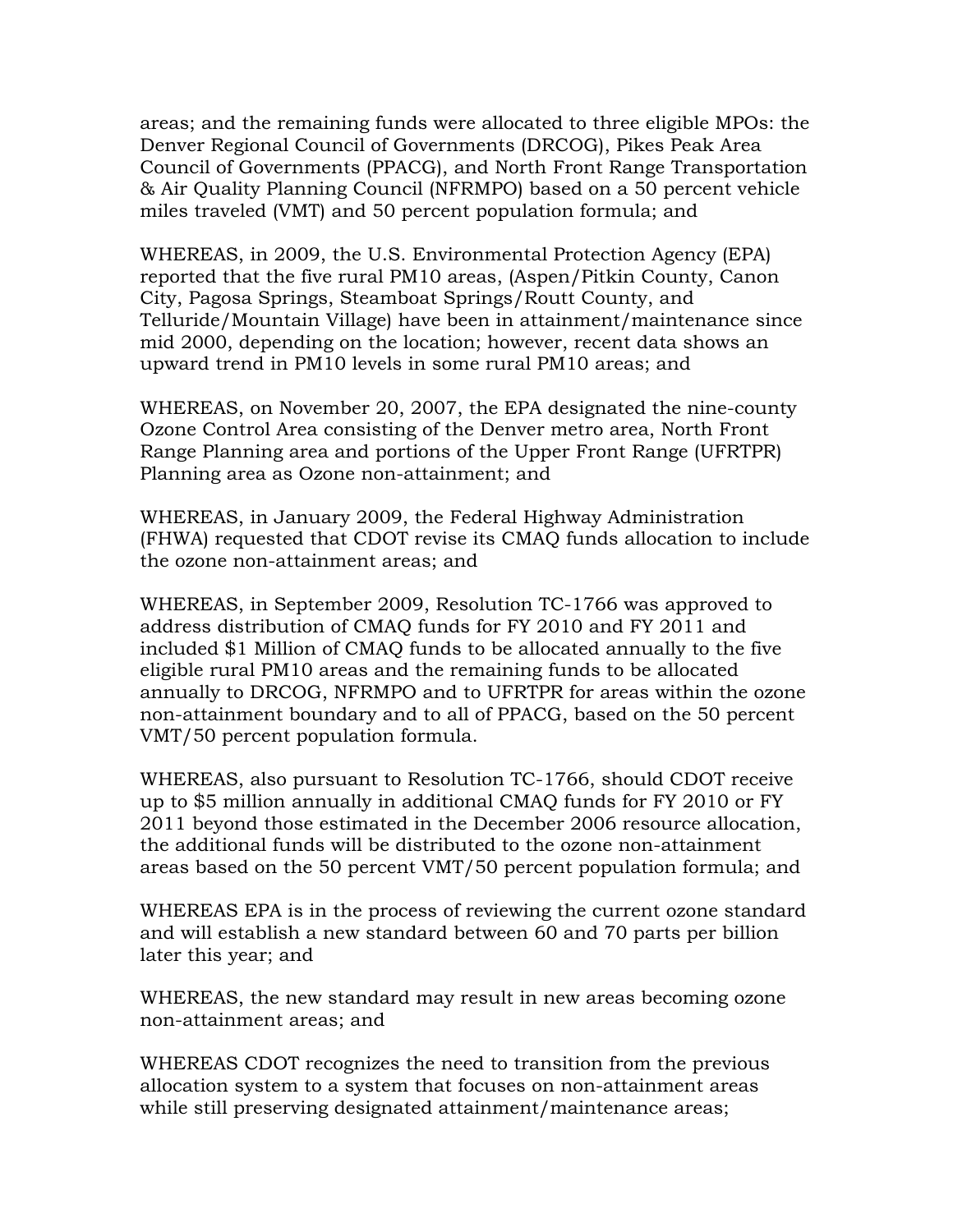NOW THEREFORE BE IT RESOLVED, the Commission has determined that for state FY 2012 through FY 2017, CMAQ funds will be allocated in the following manner:

- 80% of the total available CMAQ funds will be allocated to ozone non-attainment areas based on the 50 percent VMT/50 percent population formula and to a reserve calculated to accommodate potential new ozone non-attainment areas. On an annual basis, CDOT will allocate the reserve to those areas that exceed the EPA national ambient air quality standards for ozone.
- 15% of the total available CMAQ funds will be allocated to Carbon Monoxide (CO) non-attainment and attainment /maintenance areas based on a 50 percent VMT/50 percent population formula.
- 5% of the total available CMAQ funds will be allocated to PM10 non-attainment and attainment/maintenance areas. As long as the minimum threshold is met, fifty percent of the PM10 funding amount will be allocated to rural areas and divided equally among recipients and fifty percent will be allocated to urban areas and divided equally among recipients.
- The minimum threshold of annual funding to an eligible recipient will be \$200,000.
- Population and VMT will be updated annually for the 50 percent VMT/50 percent population formula. CDOT will determine VMT based on roads designated National Highway System (NHS), both "on and off" system. The most current Department of Local Affairs (DOLA) population estimates will be used in the funding formulas.
- The CMAQ funds distribution resulting from this resolution is for planning purposes and initial budget allocations. The actual budget amounts allocated to the recipients will be adjusted so that the dollar amounts distributed reflect actual apportionments from FHWA.

FURTHER, project selection will continue to be at the local level. MPOs, Rural TPRs, and CDOT will work cooperatively to select cost effective projects, including eligible CDOT and transit agency projects that provide meaningful air quality benefits.

FURTHER, CMAQ fund recipients will continue to report annually in writing to the CDOT staff on the effectiveness of their projects and CDOT staff will compile results into reports for the Commission and the FHWA. CDOT will continue developing performance measures for the CMAQ program, with input from external stakeholders. If performance measurement of the CMAQ program indicates concern about the effectiveness of the use of CMAQ funds, the Commission reserves the option for reviewing and altering the allocation formula.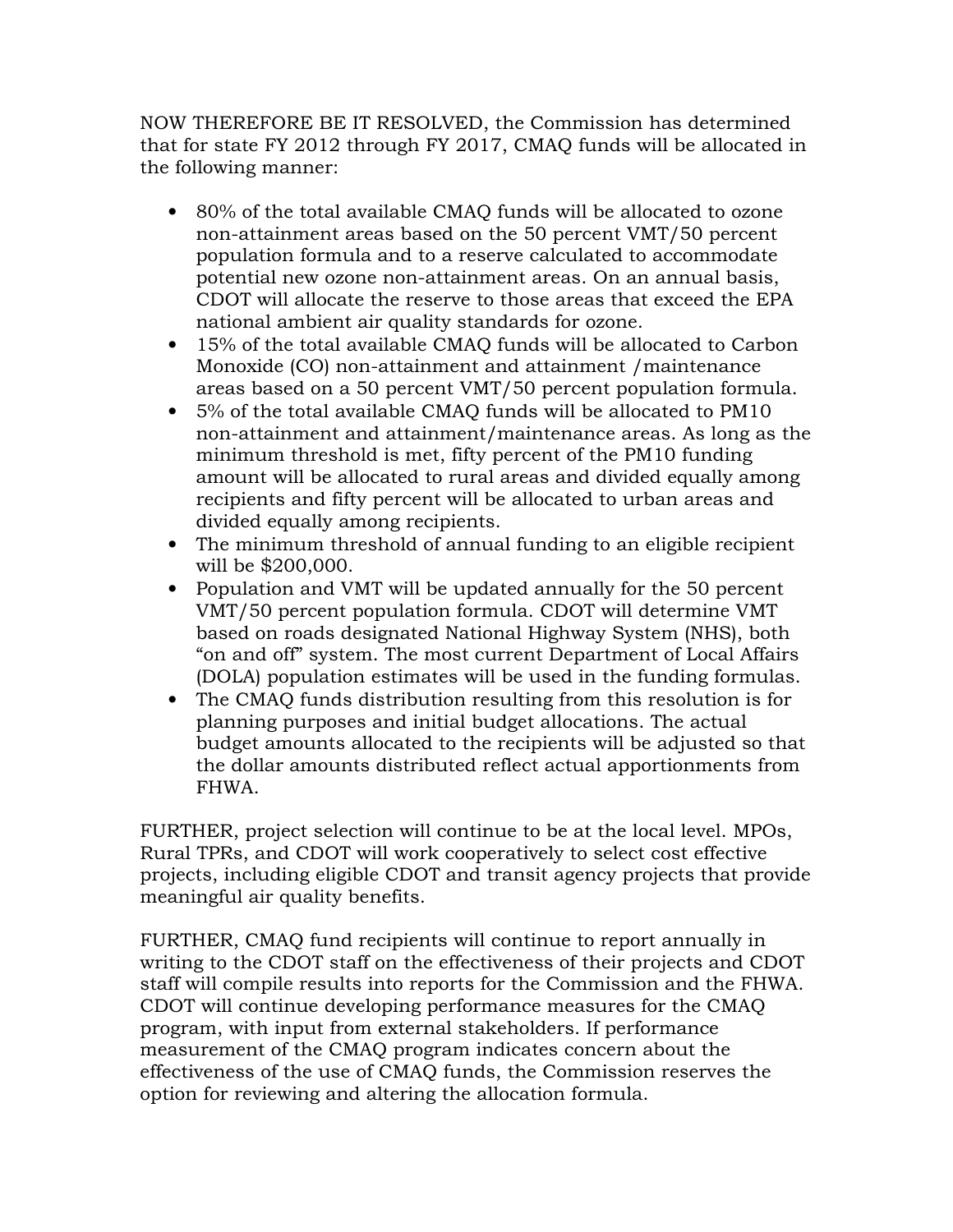FURTHER, this resolution supersedes Resolution TC-807, approved on Jan. 20, 2000 and establishes the allocation formula for CMAQ funds during the years FY 2012 through 2017.

## Discuss and Act on Resolution Honoring CDOT Employees Who Served in the Military

Tony DeVito addressed the Commission and shared a personal story of one of the employees in his Region, who presented him with a Military Challenge Coin on his first activation. This employee was enacted a second time and while he has been serving Mr. DeVito has carried the coin in his pocket to remind him that we have those among us who have to make more difficult decisions about life, death, personal injury and family than any of the rest of us.

This is why he feels it is imperative that we recognize our select employees who have given up their CDOT hard hats and vests to put on a national uniform that has put them in harm's way.

The Resolution has 3 parts:

- That CDOT will strive to do everything possible to support our employees who are serving in the U.S. Military.
- We will take February 18th to formally recognize Veterans who have served in the war on terror from 9/11/01.
- CDOT will hold an annual military recognition for all CDOT employee veterans and encourage CDOT employee leadership and staff to plan and implement such recognitions.

Commissioner Parker commented on his service in Vietnam and the reception the veterans of that conflict received which was not favorable. He will be pleased to move this Resolution.

Commissioner Parker moved for adoption of the resolution and Commissioners Aden and Ortiz seconded the motion and on a vote of the Commission, the following resolution was unanimously adopted.

### Resolution Number TC-1833 Honoring CDOT Employees Who Served in the Military

WHEREAS, among the ranks of employees of the Colorado Department of Transportation and its predecessor state transportation agencies 1910- 2010 there have been many veterans who have served the United States of America with distinction in peacetime and during time of war; and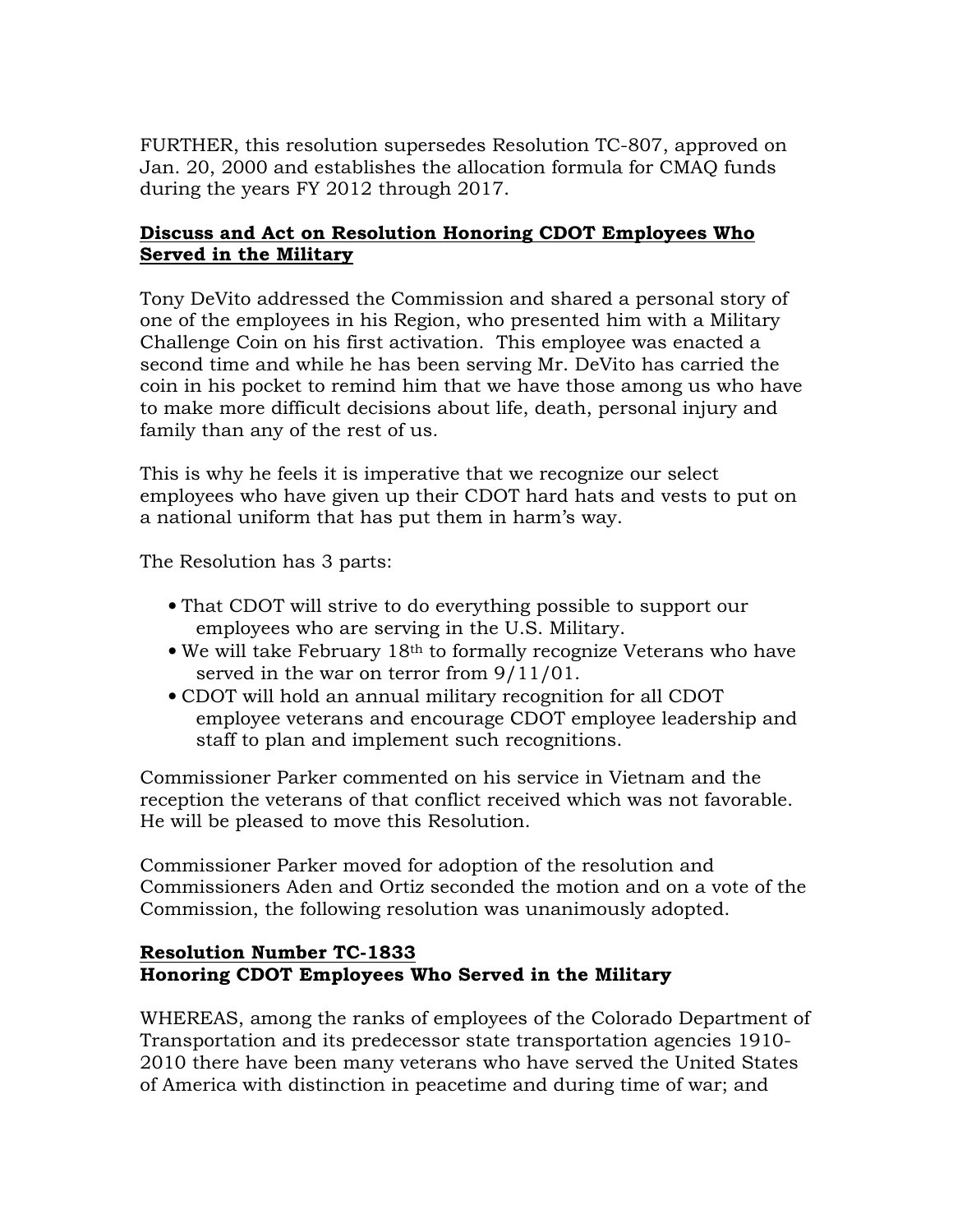WHEREAS, the Colorado Department of Transportation strives to do everything possible to support our employees who are serving in the U.S. military; and

WHEREAS, the Colorado Department of Transportation joins all Americans in affirming that we live free today because our veterans have stood by us, have fought for us, and have given their lives in the cause of liberty and justice for all; and

WHEREAS, the Colorado Department of Transportation and the Colorado Transportation Commission have not previously conducted formal recognition ceremonies for transportation employees who have served their country in the U.S. military.

NOW THEREFORE BE IT RESOLVED that the Colorado Transportation Commission expresses its deep and sincere appreciation to all employee veterans who have served the United States of America with distinction 1910-2010, and especially on this day, February 18, 2010, honors and recognizes employee veterans who have served in the war on terror from Sept. 11, 2001, to the present.

FURTHER, in this the Centennial year of CDOT and its predecessor Colorado state transportation agencies, the Colorado Transportation Commission approves the concept of an annual military recognition for CDOT employee veterans and encourages CDOT employee leadership and staff to plan and implement such annual recognition.

Discuss and Act on Resolution requesting to enter into a Fiber Partnership

Peggy Catlin spoke in regards to this Resolution.

Ms. Catlin stated that in July, authorization was given for staff to issue a request for proposal for a public private partnership to allow private sector access to CDOT's unused dark fiber in exchange for a commiserate public benefit. In that Resolution, the Commission stipulated that any further action be approved by the Commission.

Peggy reported that one response was received in response to CDOT's request for proposal. This response was to offer two strands of dark fiber out of the 144 that CDOT currently has on the I-70 mountain corridor in exchange for in-kind services by way of maintenance of CDOT's fiber line and cash. The selection team and the purchasing office deemed the proposal to be responsive. The Resolution before the Commission doesn't ask for approval of that particular proposal but, instead, asks for approval for staff to enter into negotiations with Comcast, who is the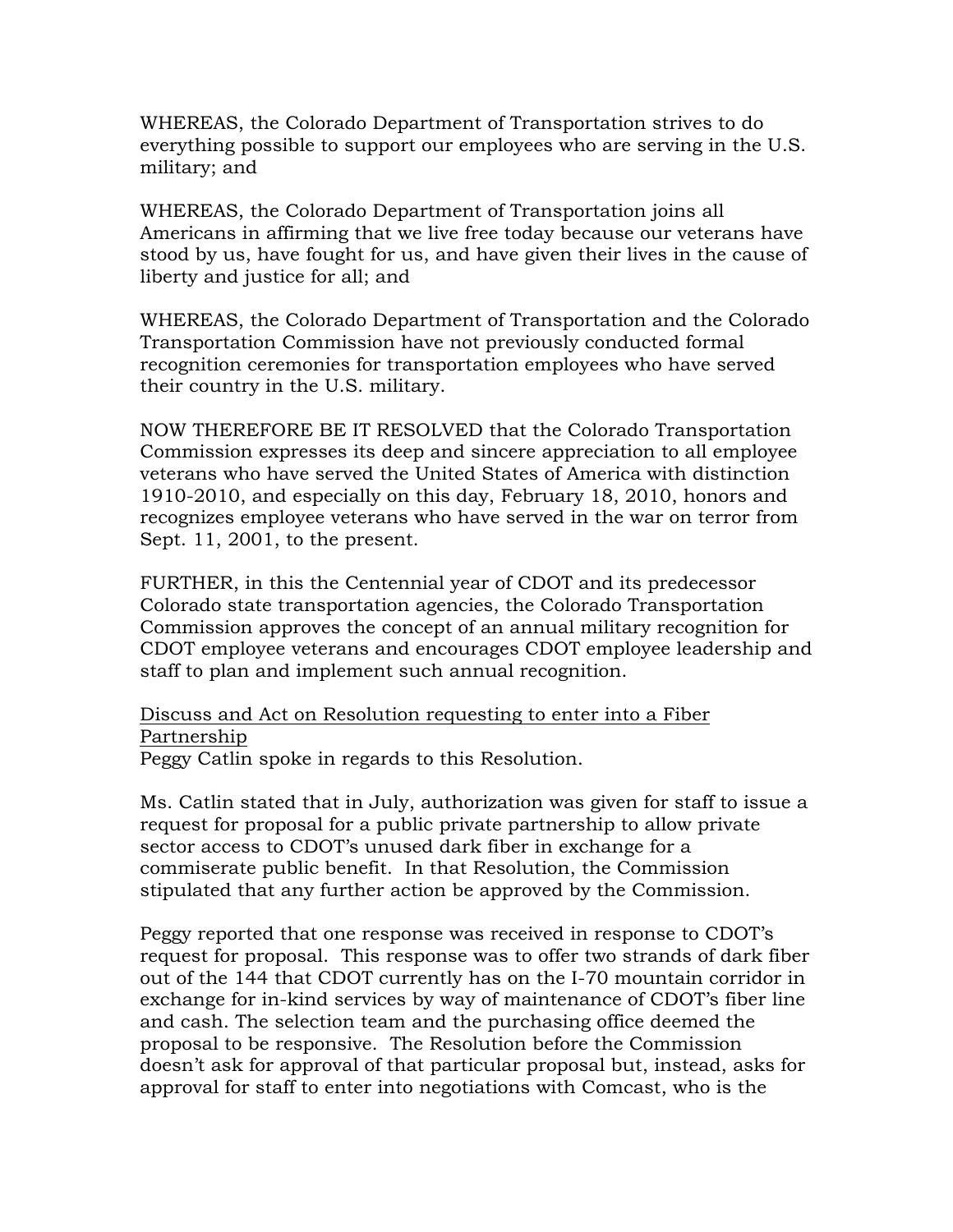proposer, for the purpose of obtaining the best value for the Department and with the intent of executing an agreement that is favorable.

Commissioner Ortiz moved for adoption of the resolution and Commissioner Krawzoff seconded the motion and on a vote of the Commission, the following resolution was unanimously adopted.

### Resolution Number TC-1834 Resolution requesting to enter into a Fiber Partnership

WHEREAS, on July 23, 2009 the Transportation Commission of Colorado approved TC-1756 regarding the Department's request to issue a Request for Proposal (RFP) to solicit proposals from interested companies/parties that desired either to install fiber optic telecommunications cable or to access existing CDOT dark fiber in exchange for a private contribution in accordance with the Public-Private Initiatives Program (PPIP) Act, C.R.S. 43-1-1201 et seq.; and

WHEREAS, on January 14, 2010 the Department issued RFP HAA 10- 83-CD requesting competitive sealed proposals pursuant to CRS 24-103- 203 from qualified individuals and/or firms (proposer) interested in leasing and obtaining non-exclusive access to CDOT Right of Way (ROW) on I-70 from Golden (milepost 177) to Vail (milepost 262) including the use of two (2) existing CDOT dark single-mode fiber optic telecommunication strands for the proposer's private commercial purposes; and

WHEREAS, RFP HAA 10-83-CD required the proposer to provide commensurate form of compensation to CDOT in exchange for CDOT permitting non-exclusive access to the CDOT ROW on I-70 from Golden (milepost 177) to Vail (milepost 262) including the use of two (2) existing CDOT dark single-mode fiber optic telecommunication strands; and

WHEREAS, RFP HAA 10-83-CD specifically defined compensation as cash compensation for non-exclusive access to CDOT ROW including the use of two (2) existing CDOT dark single-mode fiber optic telecommunication strands and in-kind services in the form of maintenance services including; weekly inspection of the fiber optic backbone, replacing or reinstalling knocked down or missing fiber markers, cleaning debris from pull boxes, vaults and manholes, performing locates on all utilities within the corridor and performing routine and emergency splicing on the fiber optic backbone and all lateral fiber optic connections; and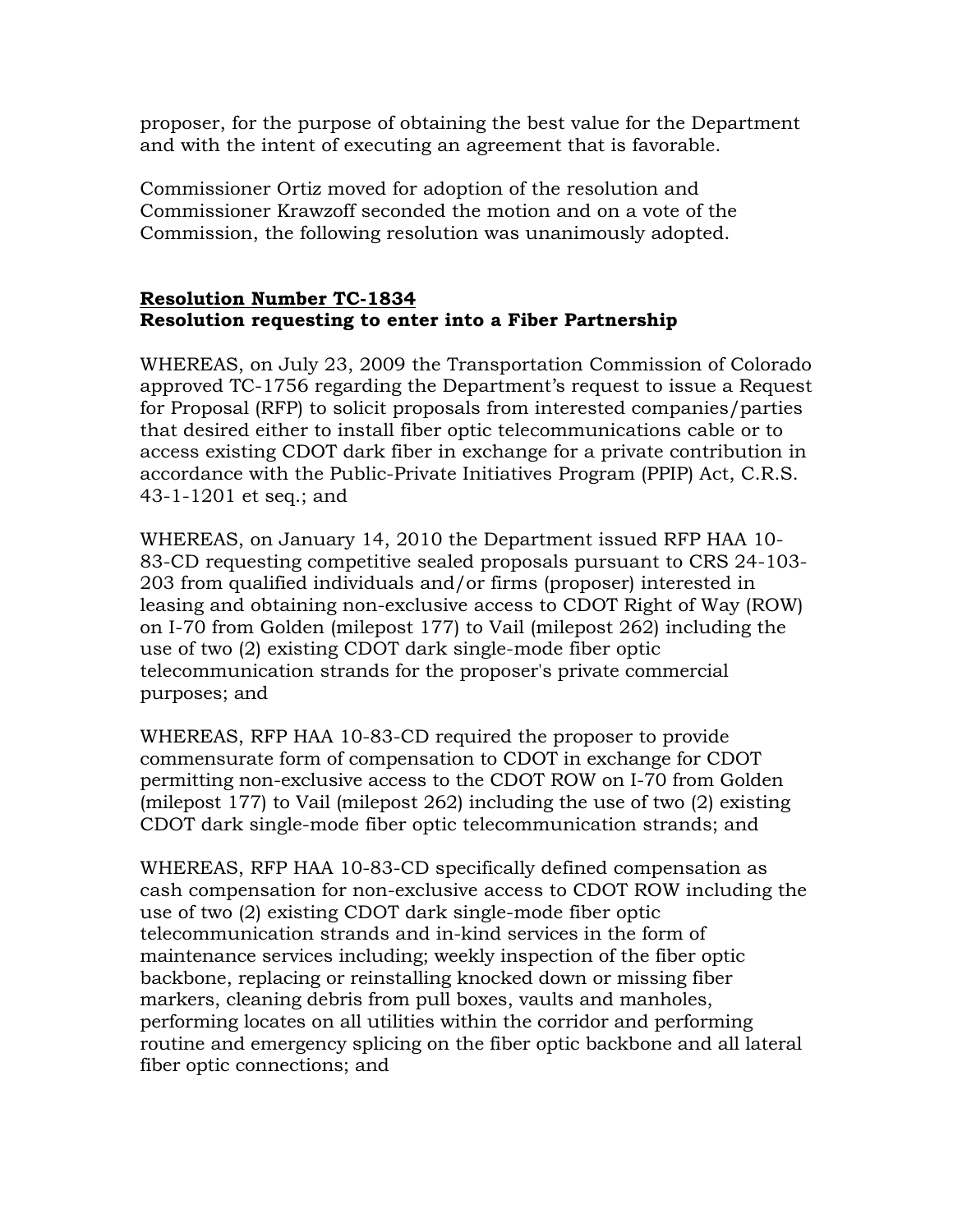WHEREAS, on February 8, 2010 the Department received a proposal in response to RFP HAA 10-83-CD; and

WHEREAS, the Department evaluated the proposal in accordance with the PPIP and all applicable terms and conditions contained in RFP 10- 83-CD, and believes the proposal is the most advantageous to the Department and recommends that the Transportation Commission authorize the Department to enter into negotiations with the proposer for the purpose of obtaining the best value for the Department and with the intent of executing an agreement with the proposer for non-exclusive access to CDOT ROW including the use of two (2) existing CDOT dark single-mode fiber optic telecommunication strands.

NOW THEREFORE BE IT RESOLVED, the Transportation Commission approves the Department's request to enter into negotiations with the proposer for the purpose of obtaining the best value for the Department with the intent of executing an agreement with the proposer for nonexclusive access to CDOT ROW on I-70 from Golden (MP 177) to Vail (MP 262) including the use of two (2) existing CDOT dark single-mode fiber optic telecommunication strands.

Chairwoman Killin wanted to mention a change to some of the Committees. Commissioner Ortiz will be going off of the Audit Committee for now. It is necessary to schedule the Audit Committee Meetings concurrently and he will be formally off of the Audit Committee.

The Commission recessed at 11:01 and then resumed at 11:25.

### Acknowledgements

CDOT Environmental Excellence Awards were presented by Jennifer Finch. Jennifer reported that the awards were created by CDOT staff as ways to recognize the good work of CDOT staff and in some cases as seen today, our partners that work with us as part of their everyday jobs that promote good environmental stewardship. There are four categories that awards are given in: Project, Maintenance, Innovative Process, and the Kim Gambril Individual Contributor Award.

The winners of the Environmental Excellence Awards were: Project: the US 160 Wildlife Detection System Maintenance: Stanley Slide Innovative Process: Greening Maintenance Individual Contributor Award: Dick Annand and Judy DeHaven